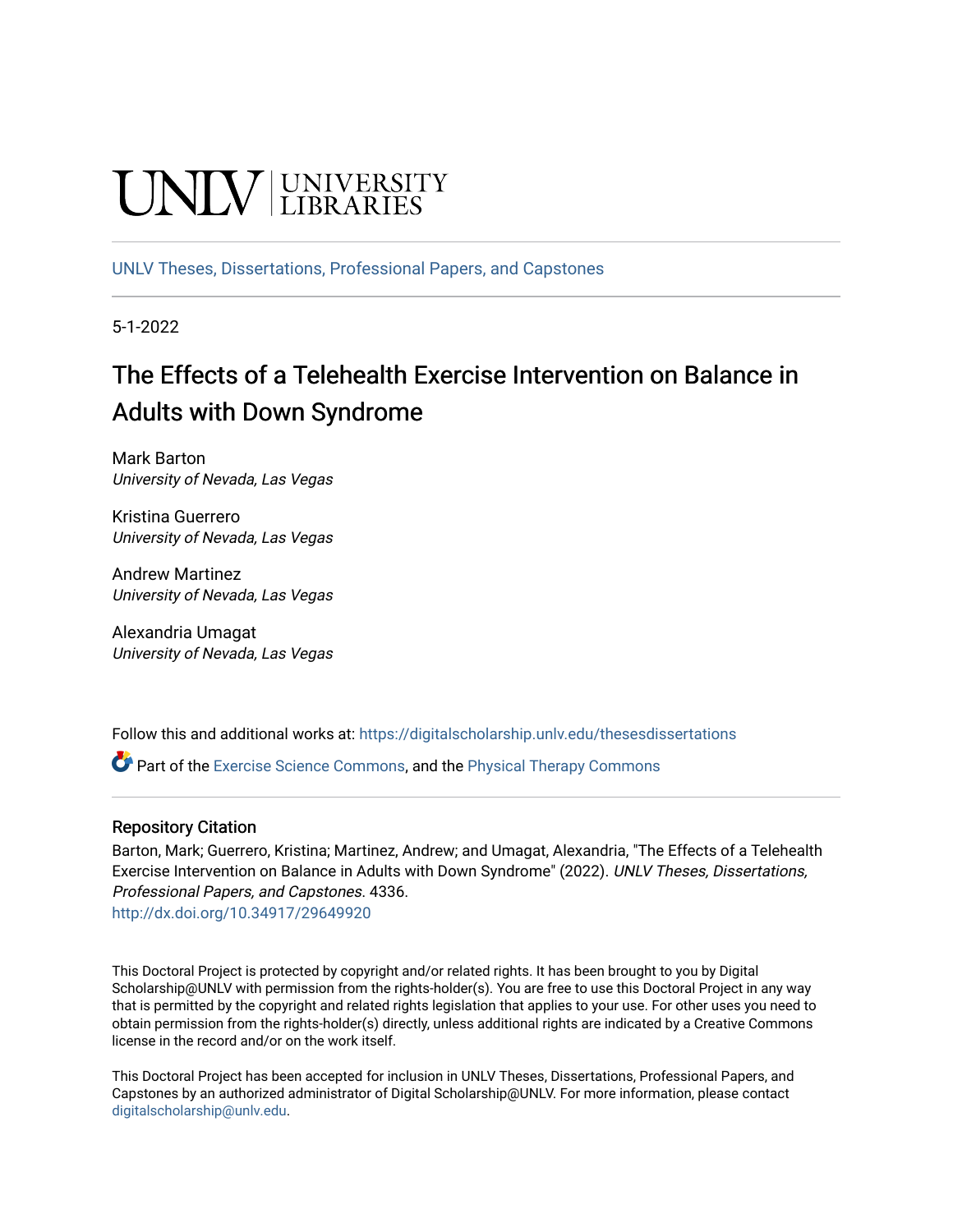#### THE EFFECTS OF A TELEHEALTH EXERCISE INTERVENTION ON BALANCE IN

#### ADULTS WITH DOWN SYNDROME

By

Mark Barton Kristina Guerrero Andrew Martinez Alexandria Umagat

A doctoral project submitted in partial fulfillment of the requirements for the

Doctor of Physical Therapy

Department of Physical Therapy School of Allied Health Sciences The Graduate College

University of Nevada, Las Vegas May 2022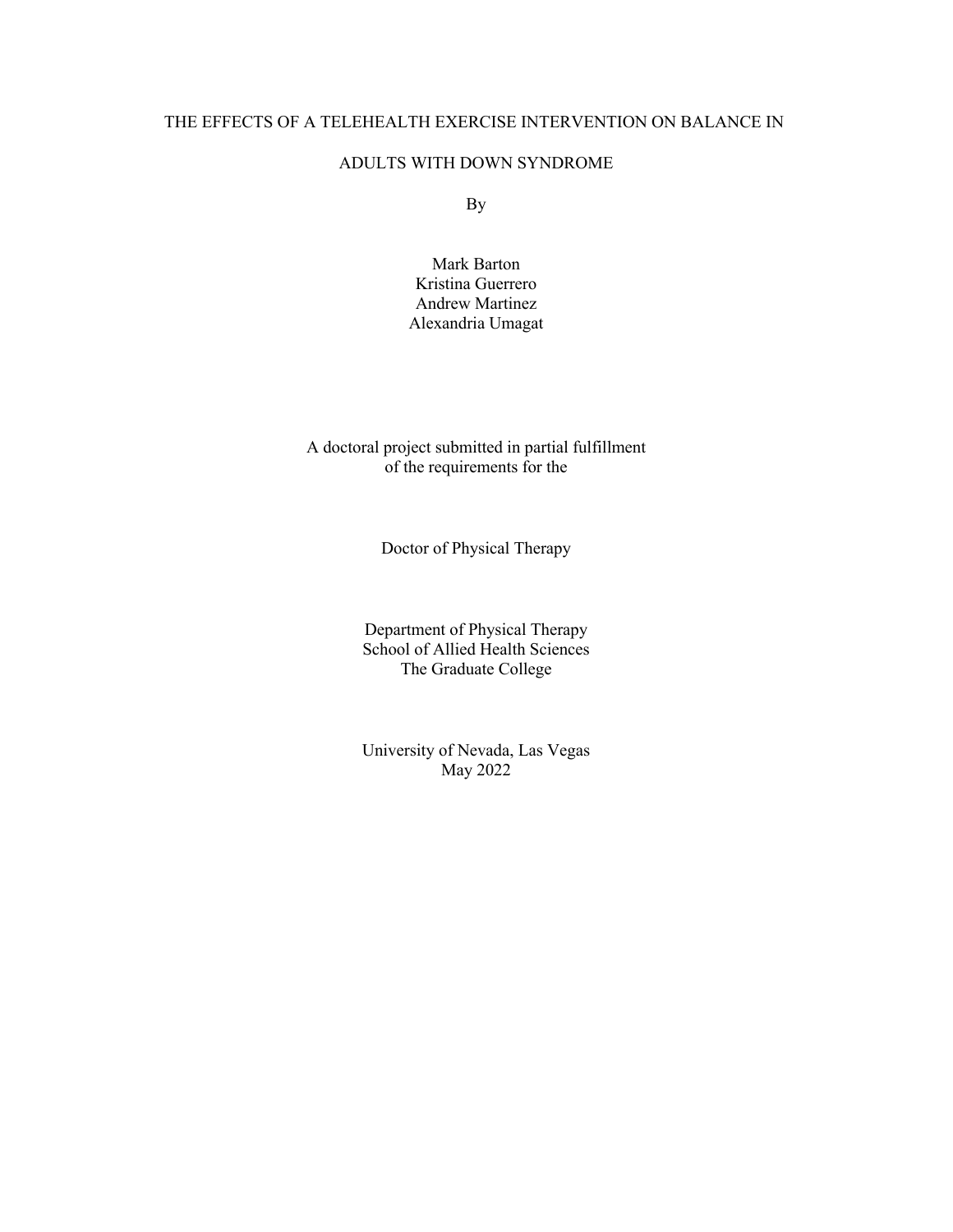

### **Doctoral Project Approval**

The Graduate College The University of Nevada, Las Vegas

May 13, 2022

This doctoral project prepared by

Mark Barton

Kristina Guerrero

Andrew Martinez

Alexandria Umagat

entitled

The Effects of a Telehealth Exercise Intervention on Balance in Adults with Down Syndrome

is approved in partial fulfillment of the requirements for the degree of

Doctor of Physical Therapy Department of Physical Therapy

Kai-Yu Ho, Ph.D. *Examination Committee Co-Chair*

Daniel Young, Ph.D. *Research Project Advisor*

Merrill Landers, Ph.D. *Chair, Department of Physical Therapy*

Thessa Hilgenkamp, Ph.D.<br> *Examination Committee Co-Chair*<br> *Vice Provost for Graduate Education & Figure Provost for Graduate Education & Dean of the Graduate College*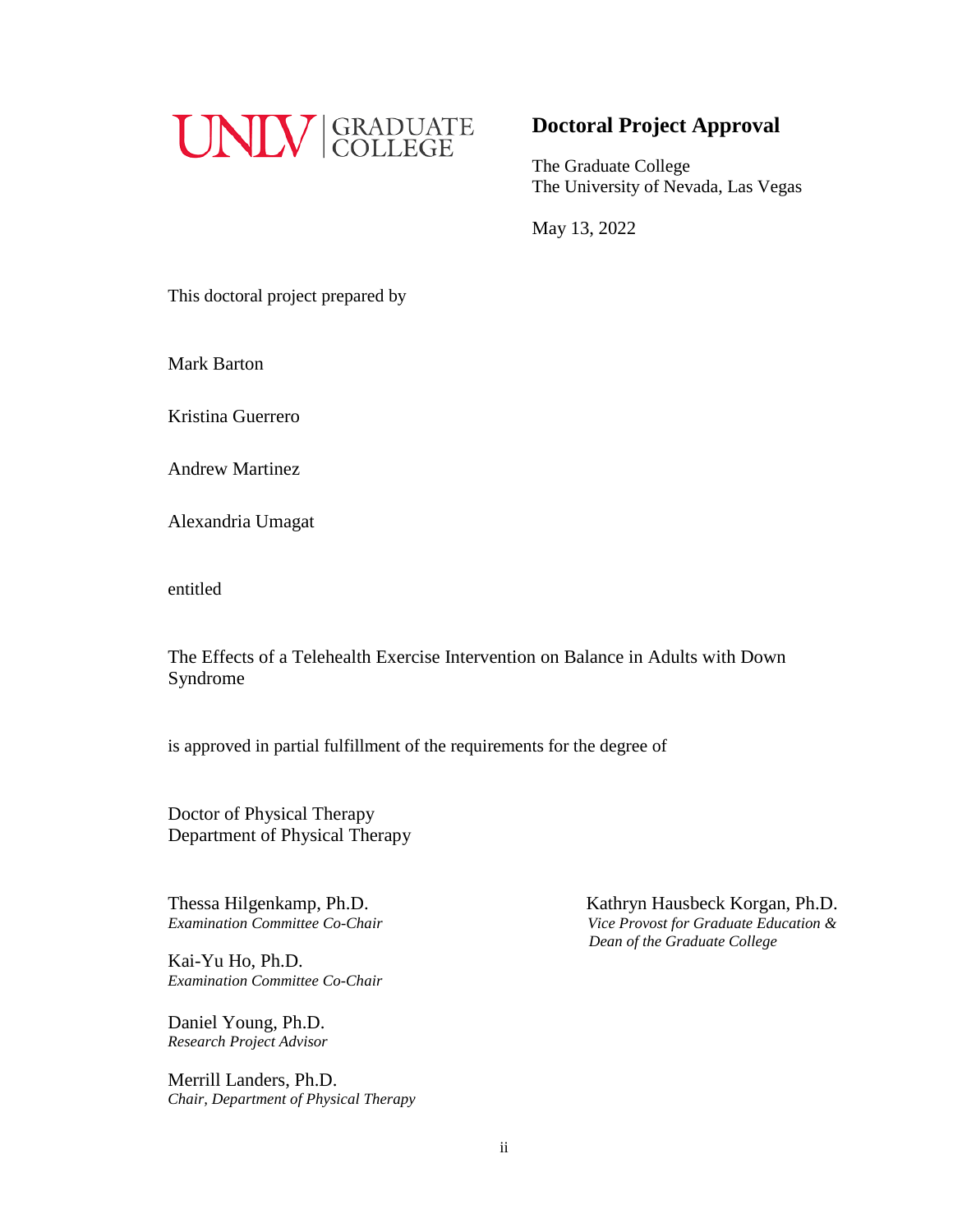#### **Abstract**

**Background** People with Down syndrome (Ds) often present with balance deficits, which compromise their safety during daily activity. While evidence shows that exercise can improve balance in the Ds population, it is unclear if a telehealth method will elicit similar benefits. We aimed to examine the effects of a virtual exercise program on balance in adults with Ds. *Methods* Twenty participants completed a 12 week telehealth exercise program based on the Mann Method. Balance testing took place before and after the intervention, which included: Timed Up and Go (TUG), Modified Clinical Test of Sensory Interaction in Balance (MCTSIB), Frailty and Injuries: Cooperative Studies of Intervention Techniques (FICSIT-4), and Functional Reach Test (FRT). *Results* Significant improvement was seen in the TUG (p=0.043), FICSIT-4 ( $p=0.019$ ) and FRT ( $p=0.030$ ). All participants achieved maximum scores on the MCTSIB in pre- and post- testing. *Conclusions* Balance in adults with Ds significantly improved following the telehealth exercise program, which we attribute to the tailored exercises that address visual/vestibular deficits and hip muscle weakness.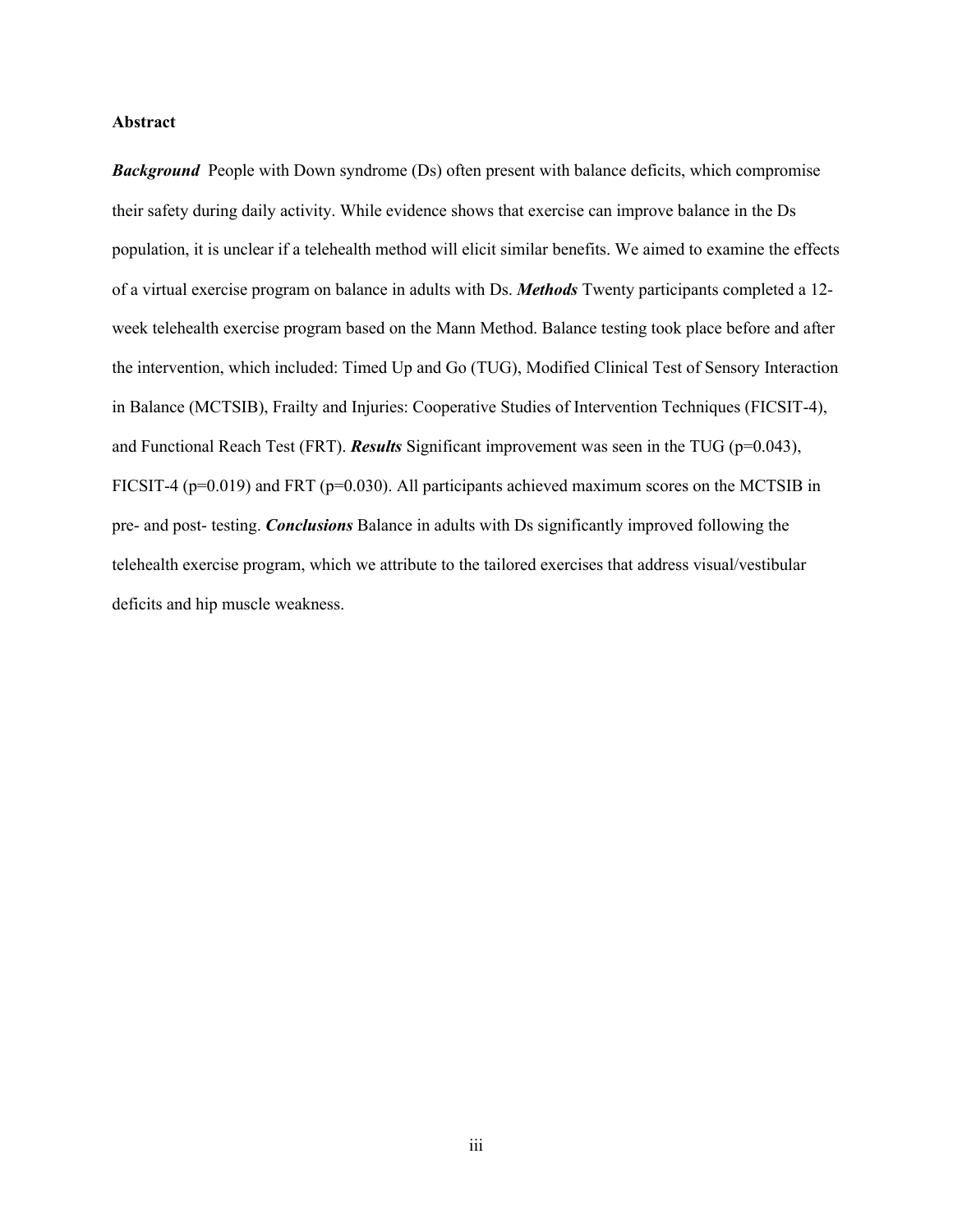#### **Acknowledgements**

We would like to thank Dr. Sarah Mann, PT, DPT, MBA, NSCA-PT for her dedication to this research and for sharing her knowledge and expertise with us. We would also like to thank Dr. Thessa Hilgenkamp, PhD and Dr. Kai-Yu Ho, PT, MSPT, PhD for their guidance, support, and encouragement throughout this project. We would like to thank Dr. Daniel Young, PT, DPT, PhD for his insight and advice to help this study come together. Lastly, this would not have been possible without the participants and their families. We appreciate your participation and it was a pleasure to work with you all.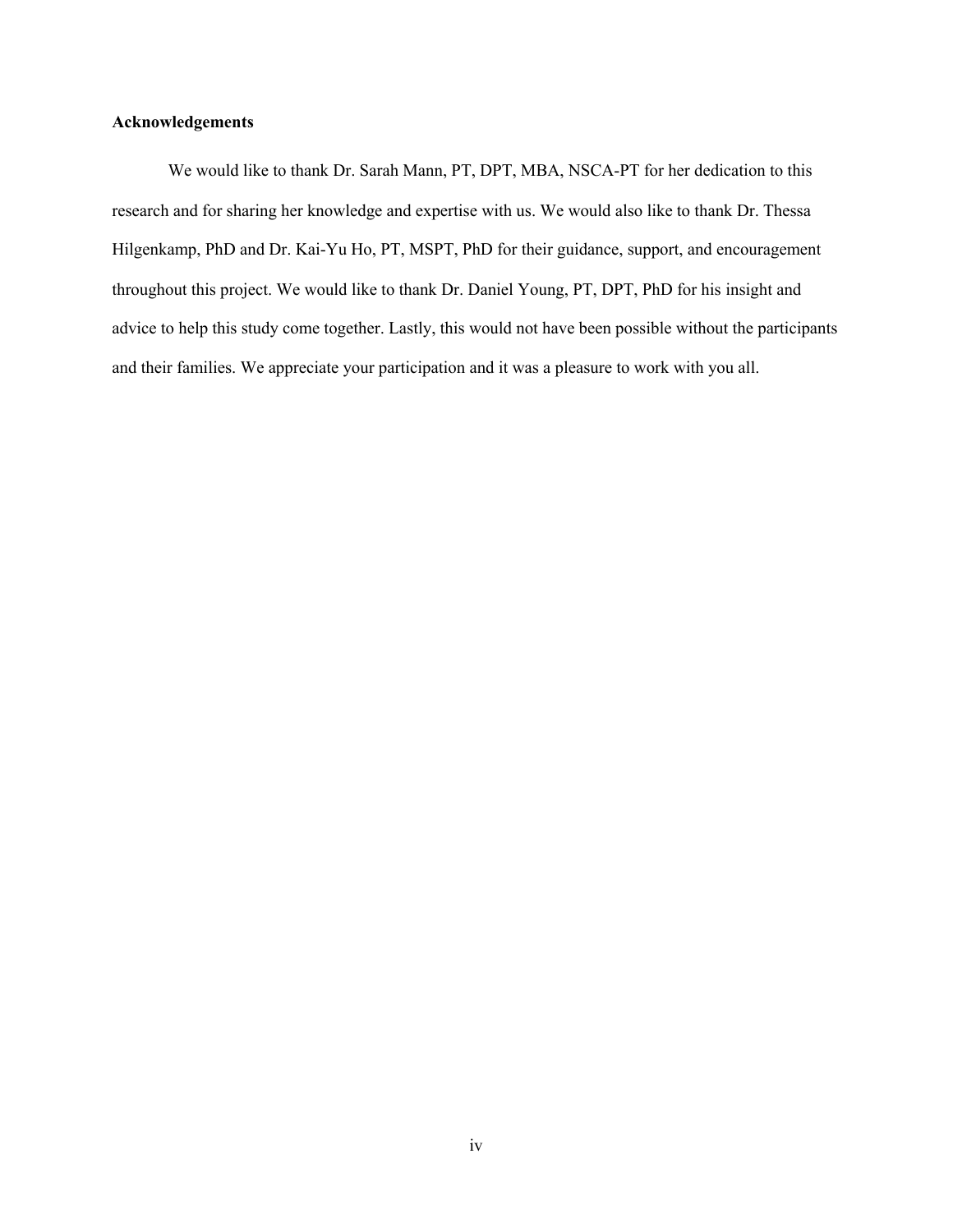### **Table of Contents**

| <b>Abstract</b>                               | iii          |
|-----------------------------------------------|--------------|
| <b>Acknowledgements</b>                       | iv           |
| <b>Background of Research</b>                 | $\mathbf{1}$ |
| <b>Methods</b>                                | 5            |
| Participants                                  | 5            |
| Procedure                                     | 5            |
| <b>Exercise Intervention</b>                  | 5            |
| <b>Balance Measures (Primary Outcomes)</b>    | 6            |
| <b>Strength Measures (Secondary Outcomes)</b> | 8            |
| <b>Statistical Analysis</b>                   | 9            |
| <b>Results</b>                                | 10           |
| <b>Discussion</b>                             | 12           |
| Recommendations                               | 14           |
| <b>Clinical Implications</b>                  | 14           |
| Limitations                                   | 15           |
| Conclusion                                    | 16           |
| <b>References</b>                             | 17           |
| <b>Curriculum Vitae</b>                       | 20           |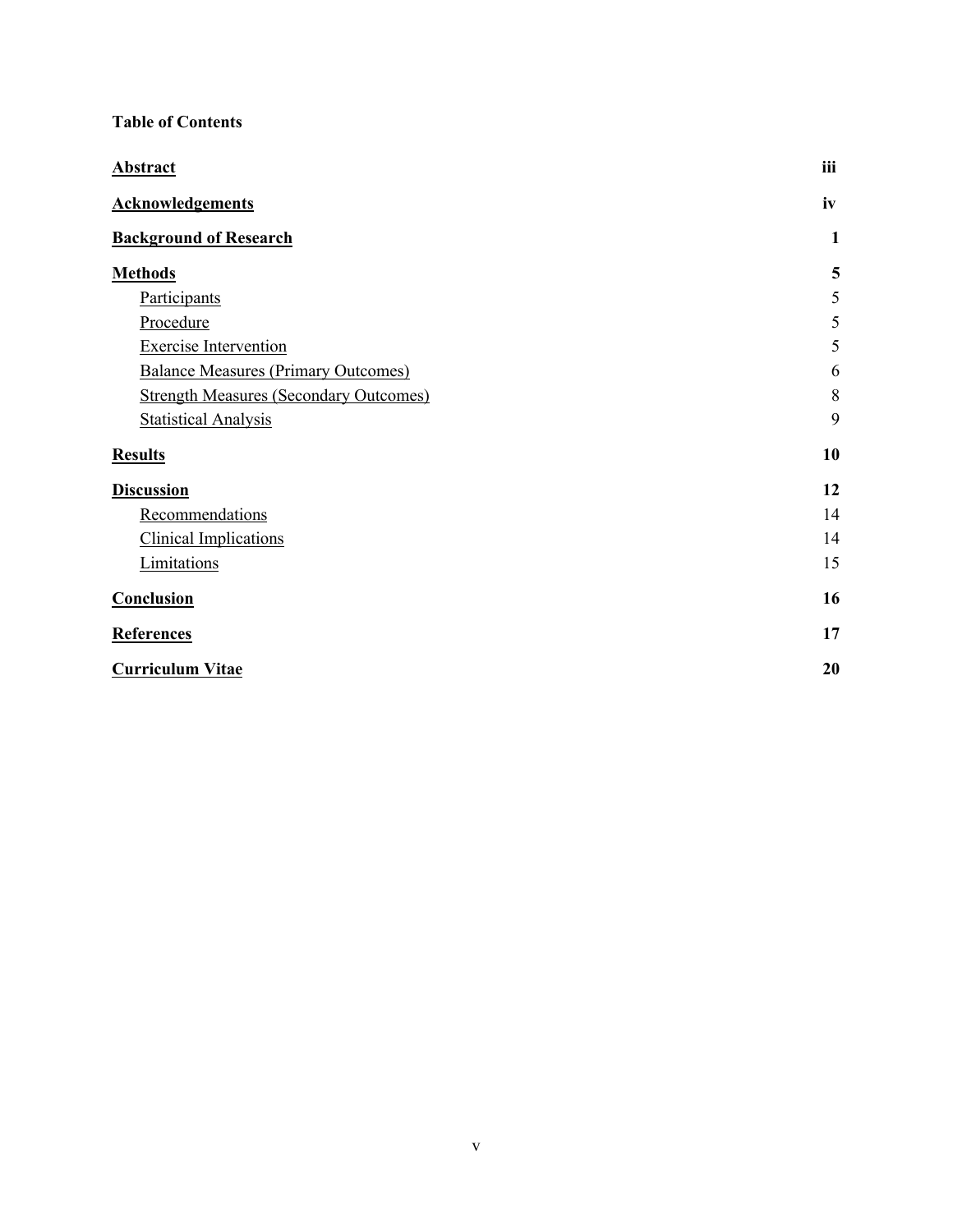#### **Background of Research**

Down syndrome (Ds) is the most common genetic disorder affecting more than 200,000 children and adults in the United States [1]. Ds is usually caused by trisomy 21, which occurs when three, rather than two, full or partial copies of the 21st chromosome are present in the cells. This alteration of the genes results in a unique presentation that is characterized by cognitive and physical impairments [2]. These impairments contribute to a deficit in static and dynamic balance, which poses a challenge to daily activities as well as more demanding endeavors. Difficulties maintaining balance and postural control increase the risk of falling and injury, compromising the safety of individuals with Ds [3]. Many studies have identified patterns of decreased participation in physical activity, which limits social interaction and often leads to sedentary behavior [4]. It is critical to quantify these balance deficits and consider possible solutions to improve these impairments to consequently enhance activity, participation, and overall quality of life.

Several studies have attributed these balance issues to both structural and neurological factors prevalent in individuals with Ds. A few of the anatomical features are referenced as contributing factors to impaired balance including hypotonia and joint ligamentous laxity, which together can result in functional weakness and reduced dynamic joint stability [5]. Starting at the upper cervical spine, instability at the atlanto-occipital or the atlanto-axial joint can impair adequate support of the head over the body and can be detrimental in the case of an accident or fall [6]. In the lower extremities, hip and patellofemoral instability can impair optimal alignment needed to achieve proper balance [7]. Ligamentous laxity in the foot causes pes planus abnormalities, which prevent normal foot posture and orientation of the body, reducing standing balance [6]. Previous studies have used specific balance measurements to demonstrate the link between balance deficits and musculoskeletal impairments. Malak and colleagues [8] found correlations between low motor function scores and low balance scores, which reflect the delayed motor development associated with Ds. Another study using a force plate to measure center of pressure displacement during static standing concluded that those with Ds demonstrated greater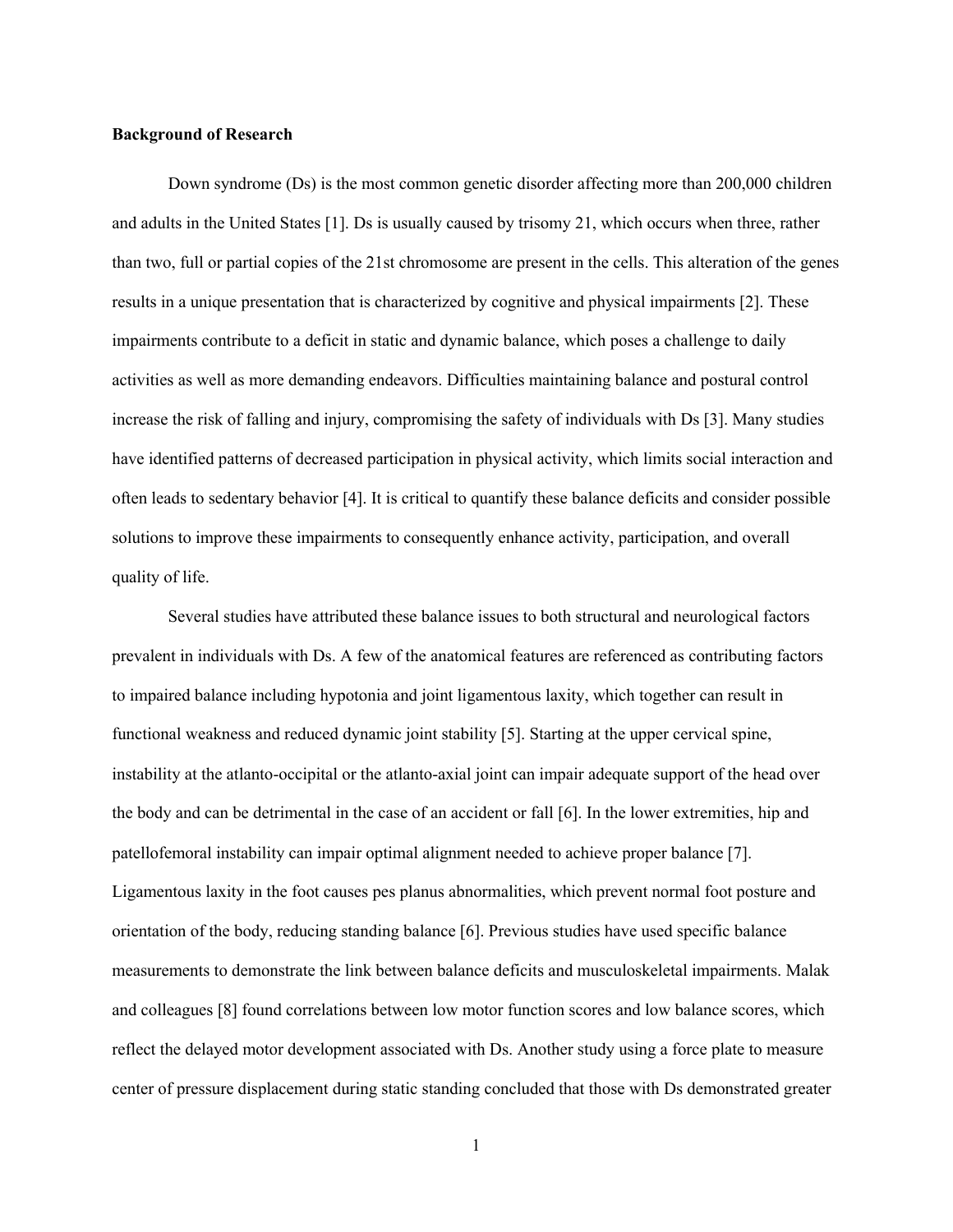anterior-posterior and medial-lateral sway in eyes open and eyes closed conditions [9]. Both studies suggested that the anatomical features in combination with the neurological deficits related to Ds cause a difficulty maintaining equilibrium when attempting balance, especially in changing environments [8,9].

The neurological components required for proper balance include the somatosensory, visual, vestibular systems, each of which seems to be altered in people with Ds. Research conducted by Villarroya et al. [10] utilized multiple balance conditions (e.g. eyes open, fixed-support, etc.) and found that children with Ds have difficulty interpreting somatosensory input to achieve postural control for maintaining balance. An accurate somatosensory system is essential for proprioception, which allows the body to understand where it is in space. When the somatosensory system is impaired, the body misinterprets proprioceptive input and has difficulty adjusting posture and equilibrium, especially in situations that challenge the somatosensory system, i.e., compliant surfaces such as grass or carpeted floors. Another study found that adults with Ds have impairments in their visual systems, such as depth perception, color discrimination, and reduced sensitivity [11]. Visual input is critical to guide accurate responses to balance situations as it can anticipate how the body should move to correct posture and avoid a fall or injury. Additionally, potentially faulty connections between the vestibular system and the cortex may be a contributing factor to balance dysfunction in individuals with cognitive deficits [12]. The vestibular system allows the body to maintain equilibrium with head and trunk movement and facilitates accurate righting reflexes to maintain posture and alignment relative to the environment. Inaccurate vestibular input can result in events such as dizziness, vertigo, and/or an impaired ability to correct posture when navigating the environment. In addition to the impairments in these three systems, Villarroya and colleagues [10] further suggest an inability to efficiently shift between the three systems for proper balance [10]. This inefficiency prevents those with Ds to appropriately adapt their balance strategies to changing environments. Taken together, an impairment in one or more of these systems is detrimental to the complete balance system necessary for equilibrium and predisposes those with Ds to higher risks of loss of balance episodes.

2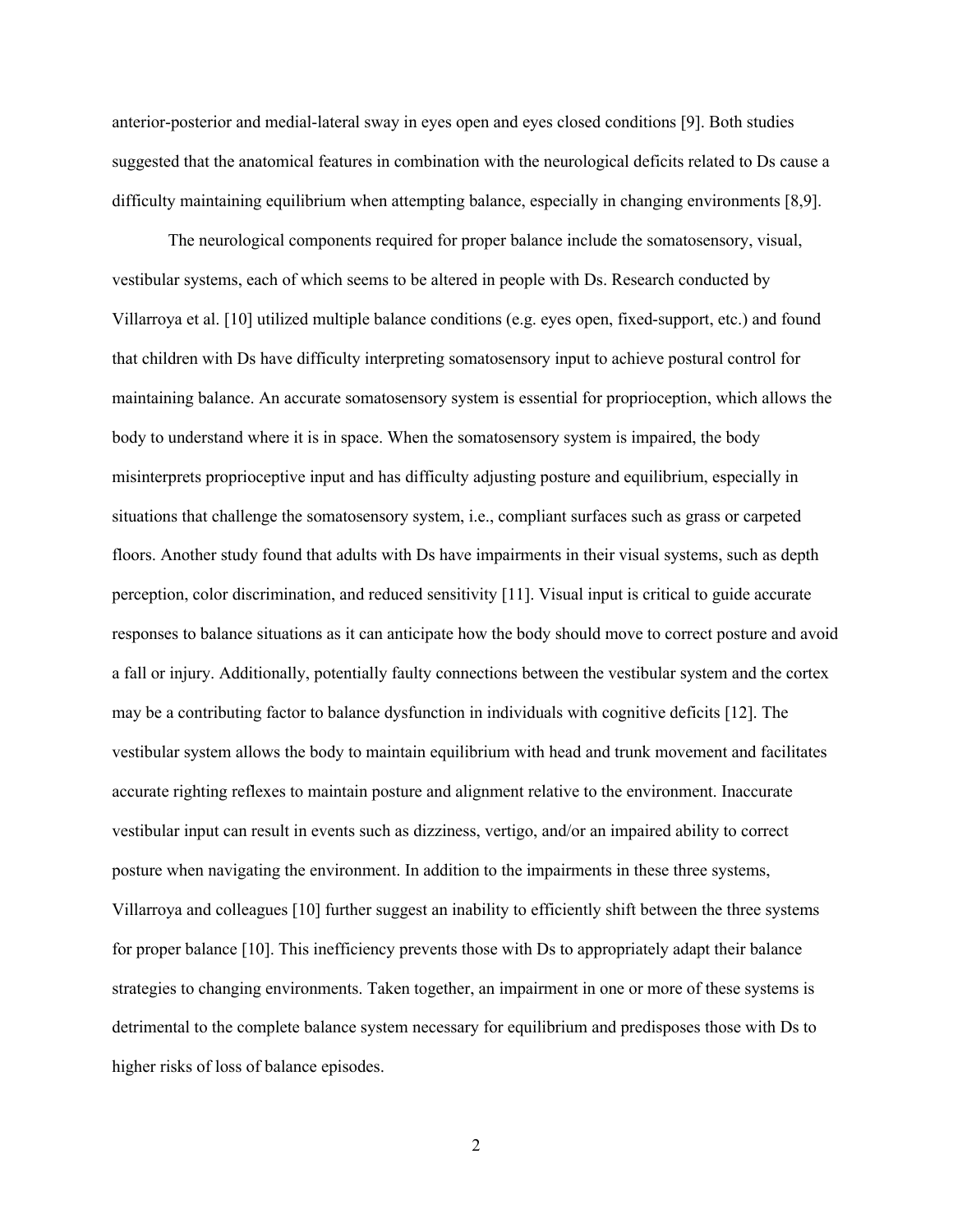As individuals with Ds experience specific balance challenges, they may require specific interventions that address these issues. Current literature supports the effectiveness of exercise interventions on improving balance in those with Ds. A recent study showed treadmill training and core stabilization exercise in children with Ds improved their core and lower extremity strength, resulting in improved objective balance scores [13]. Additionally, strength programs were found to improve leg strength, balance, and walking function in both young adults with Ds [14] and older adult participants with Ds [15]. The same benefits were found in children with Ds who completed a 6-month physical therapy program [16]. However, in the face of the COVID-19 pandemic, research is needed to determine if a telehealth exercise program will elicit the same improvements in balance for populations with Ds.

Emerging research shows promise in the success of telehealth physical therapy interventions for individuals in other neurologic populations. One study examined the effectiveness of a home-based telephone guided exercise program in older adults when compared to a control group who received educational calls to discuss health related topics. After 3, 6, and 12 months of the remote intervention, improvements were seen in strength, balance, and depressive symptoms [17]. In two RCTs a post-stroke rehabilitation program was administered to patients in a conventional setting and a telehealth setting. In both studies, researchers found that the telehealth group improved as much as the conventional group in Berg Balance scores, State Self-Esteem Scale and SF-36 [18], and the Barthel Index, indicating increased ability to perform self-care and daily activities [19].

In addition to the unique physical and neurological characteristics of Ds, reported participation in physical activity among people with Ds is limited by social and environmental factors. Access to physical activity opportunities may also be limited by social support aspects, such as reliance on others for transportation [4]. The current COVID-19 pandemic further increases their difficulty to participate in exercise programs and therefore, increases the need to introduce opportunities for exercise via telehealth. Therefore, we aimed to examine the effect of a 12-week virtual exercise program including foundational strengthening, neuromuscular rehabilitation, and cardiovascular activity on their balance function. We hypothesized that participants with Ds would exhibit lower scores on the balance assessment than

3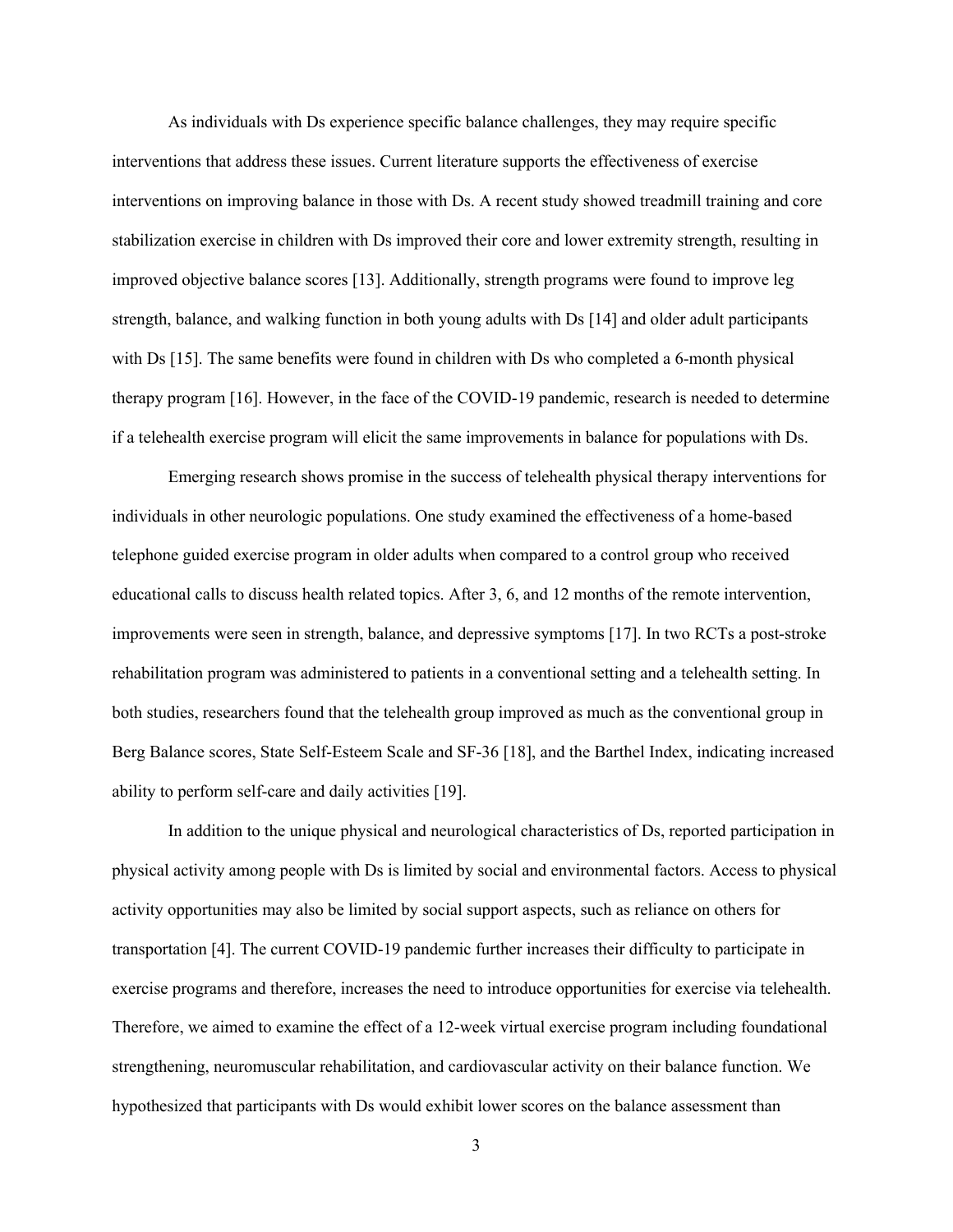expected based on literature of the general population and that delivering a virtual exercise program to individuals with Ds would have significant benefits on improving measures of balance.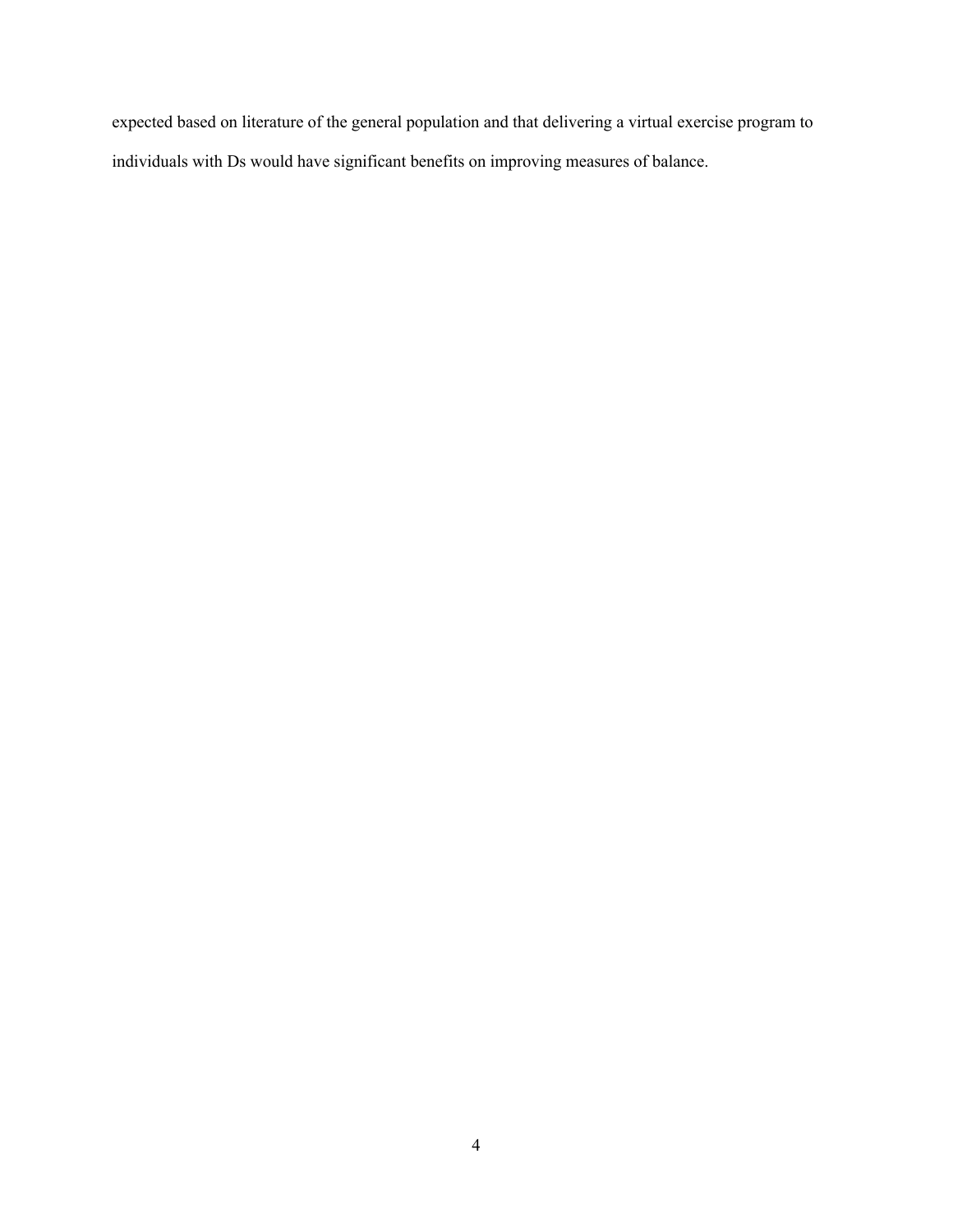#### **Methods**

#### *Participants*

Individuals with Ds between 18 and 35 years old who are sedentary ( $\leq$  1.5 METs expended while in a sitting or reclined position when awake) were recruited [20]. Exclusion criteria for this study included vascular disease, pulmonary disease such as asthma, hypertension, hypotension, history of presyncope and syncope, diabetes, severe obesity, current smoking, pregnancy, anti-inflammatory medication and medication for heart rate and blood pressure. Based on Rimmer et al., the calculated effect size for a repeated measures design of an exercise intervention in individuals with Down syndrome was 0.71 [21]. Using a power of 0.8, alpha level set at 0.05 and assumed correlation between pre and post of 0.7, the required sample to detect a difference with a repeated design is n=18, using G\*Power software. To account for an estimated 5% drop out, we aimed to recruit n=20 participants.

#### *Procedure*

Balance measures were obtained before and after a 12-week exercise intervention program. These assessments took place remotely from the participants' homes and were conducted by a team of trained researchers via Zoom with in-person assistance from a caretaker. Materials and instructions (written and in video online) for these measures were sent to the participants prior to beginning the study.

#### *Exercise Intervention*

The participants completed a virtual 12-week progressive exercise program (3 sessions/week, 1 hour per session) based on the Mann Method PT Principles (manuscript under review). The intervention included: 1) foundational movements focusing on abdominal activation, gluteal activation, hip stabilization, and neuromuscular sequencing, 2) hip strengthening activities targeting gluteal and lateral hip musculature, 3) visual/vestibular activities for improving weight shift, balance, righting reactions, and visual-vestibular coordination, and 4) cardiovascular activities focusing on foot position, gait mechanics,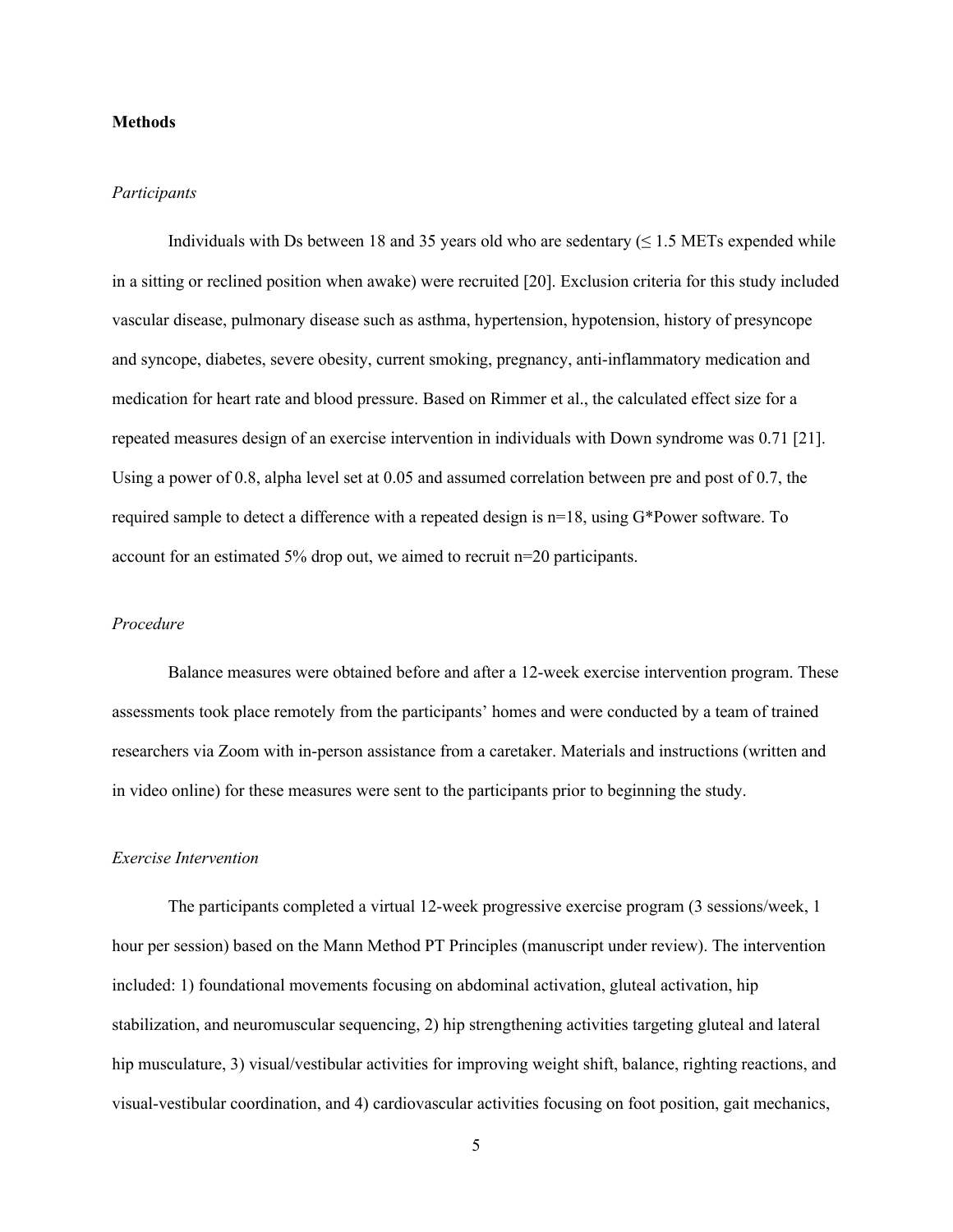reciprocal movement patterns, weight shifting and balance, as well as cardiovascular efforts. A detailed list of the exercises are included in Table 1. Trained examiners attended the Zoom calls to monitor participant adherence, intensity, form, and overall mood. Each examiner used an observation checklist to quantify deviations in exercise form and noted any changes in attitude and endurance between each session.

Table 1. Mann Method PT Exercise Program

| <b>Foundational Movements</b>       | Squats<br>Squats with Overhead Reaches<br>Push-ups<br>Planks<br>Quadruped Reaches and Kicks                                                                                                |
|-------------------------------------|--------------------------------------------------------------------------------------------------------------------------------------------------------------------------------------------|
| <b>Hip Strengthening</b>            | Gluteal bridges<br>Clamshells<br>Tall Kneel to Half Kneel<br>Standing to Half Kneel to Tall Kneel                                                                                          |
| <b>Visual/Vestibular Activities</b> | <b>Under/Over Reaches</b><br>Side-to-Side Passes<br>Diagonal Passes<br>Rainbow Reaches in Half Kneeling<br>Lateral Weight Shifts with Holds<br>Anterior-Posterior Weight Shifts with Holds |
| <b>Cardiovascular Activities</b>    | Forward Jumps<br>Lateral Jumps<br>Open/Close Jumps<br><b>Standing Marches</b><br><b>Freestyle Dancing</b>                                                                                  |

#### *Balance Measures (Primary Outcomes)*

The balance assessments that were used include the Timed Up and Go Test (TUG), Functional Reach Test (FRT), Frailty and Injuries: Cooperative Studies of Intervention Techniques (FICSIT-4), and Modified Clinical Test of Sensory Interaction on Balance (MCTSIB). These were administered to the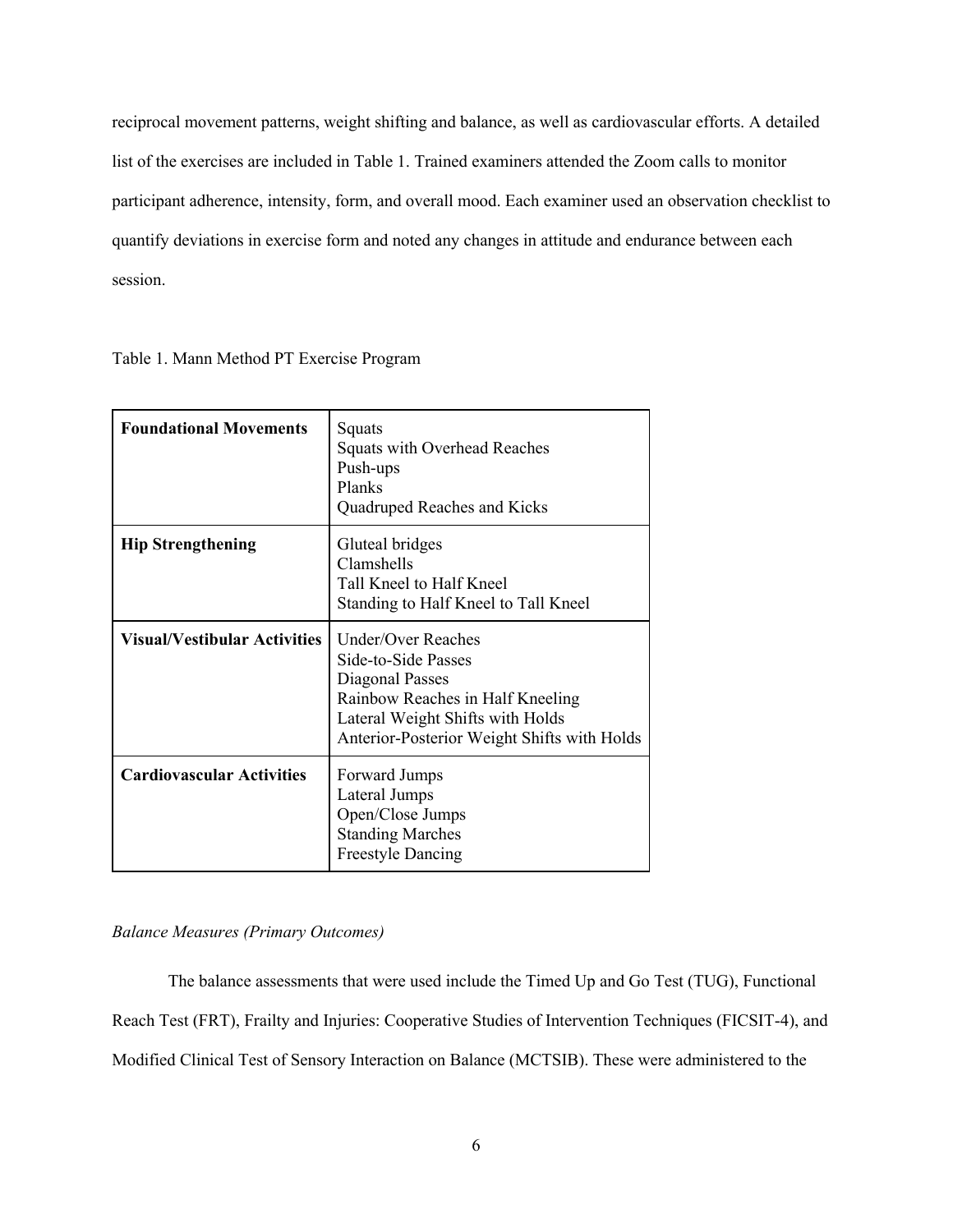participants via Zoom calls by a team of trained researchers. Participants were provided with detailed instructions on how to set up their devices prior to each balance test.

The TUG analyzes an individual's dynamic balance, mobility, and fall risk. To participate in the TUG, participants required a clear walkway, a chair, rope that measured 10 feet, and tape. Participants were provided rope and tape to allow for accurate measurements. The 10-foot rope was placed in front of the chair and extended in a straight line, tethered by the tape. Participants were instructed to begin the test sitting in the chair and to wait for their caregiver to say "Go" before standing and walking as fast as they could without running to the tape and back before sitting down. The caregiver used a timer to time the participants in seconds and a researcher recorded the time for each trial Meanwhile, another researcher observed the participant for any dynamic balance impairments with gait. The test was performed two more times and the average time was then calculated for the participant's score [22].

The MCTSIB is an easily administered balance test that allows assessment of the three neurological systems (i.e., somatosensory, visual, and vestibular) and has been shown to have excellent reliability and validity [23]. To perform this test, participants required access to a firm surface as well as a foam pad which was provided to them. Participants were instructed to attempt to maintain balance for 30 seconds in four conditions: a firm surface with eyes open (EO), firm surface with eyes closed (EC), compliant surface with EO, and compliant surface with EC. If any participant was not able to achieve 30 seconds without loss of balance on the first trial, they were allotted two more trials for each condition. One researcher recorded time for each trial while another observed the participants for balance deviations that indicated termination of the trial. The best time for every condition was used and the total score could add up to 120 seconds.

The FICSIT-4 is a 7-item balance assessment requiring minimal time and energy and has been shown to have good reliability and validity, as well as discrimination across a wide range of health statuses [24]. No materials were required for this assessment. Participants were instructed to attempt balance for ten seconds in seven balance positions on a firm surface: feet together with eyes open and eyes closed, semi-tandem stance with eyes open and eyes closed, tandem stance with eyes open and eyes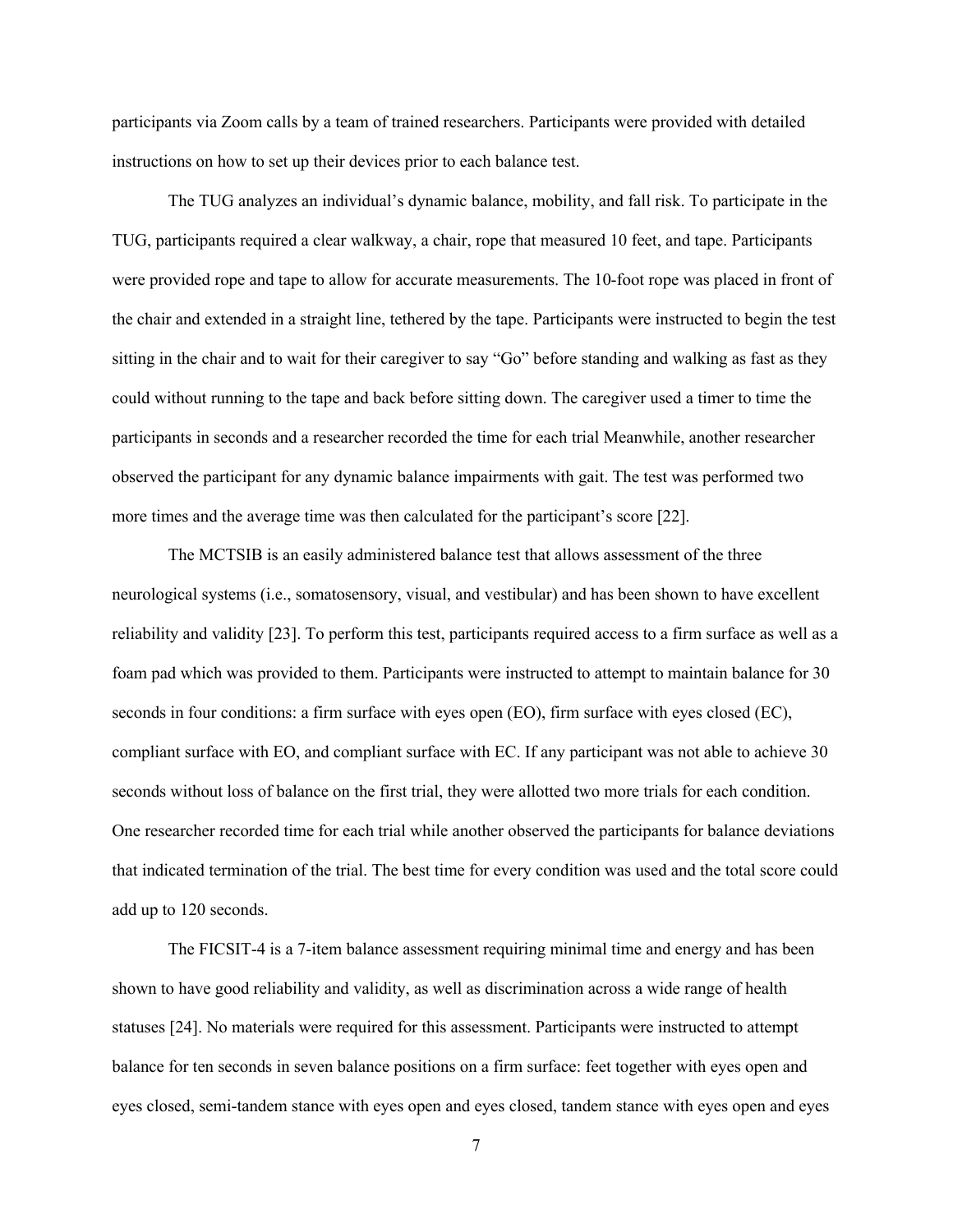closed, and a single leg stance with eyes open. Each trial was graded on a 0-4 point scale with 0 indicating the need for help to prevent falling and 4 indicating the person being able to successfully hold the position for ten seconds. The highest possible total score was 28 points.

The FRT assesses stability by having the participant reach forward as far as they can in a fixed position without losing balance. Study participants were asked to stand next to a wall, and were instructed to tape a tape measure to the wall at axilla height. They were then directed to stand at the "0" end with their arms straight out in front of them at 90° of shoulder flexion. Participants were instructed to line up with their middle knuckle at the "0" on the tape and reach forward as far as they could without taking a step. Their caretaker provided stand-by assistance and measured each trial by marking the distance traveled with a piece of tape and recording it. They were allowed 2 practice trials and 3 test trials with their score being the average of the 3. This test has demonstrated great reliability and validity with populations demonstrating similar balance deficits [25,26].

#### *Strength Measures (Secondary Outcomes)*

In the 5 time Sit-to-Stand (5xSTS) test, the participant is required to stand from sitting in a chair without armrests for 5 repetitions as quickly as possible. The participant begins the test seated in the chair and begins when the instructor starts the timer. The timer is stopped when the participant sits in the chair at the end of the fifth repetition and the test concludes.

The 30 second chair stand (30secCS) test requires the participant to perform as many repetitions of sit-to-stands as possible from a chair without armrests within a 30 second window. The participant starts the test seated in the chair and begins when the instructor starts the timer. The participant attempts as many repetitions of sit-to-stands as possible in the 30 second timeframe. One repetition is fully counted when the participant stands from the chair and returns to a seated position. The instructor announces when the 30 second interval is complete. Any repetition that is not fully completed at the end of the time interval is not counted toward the total number of repetitions.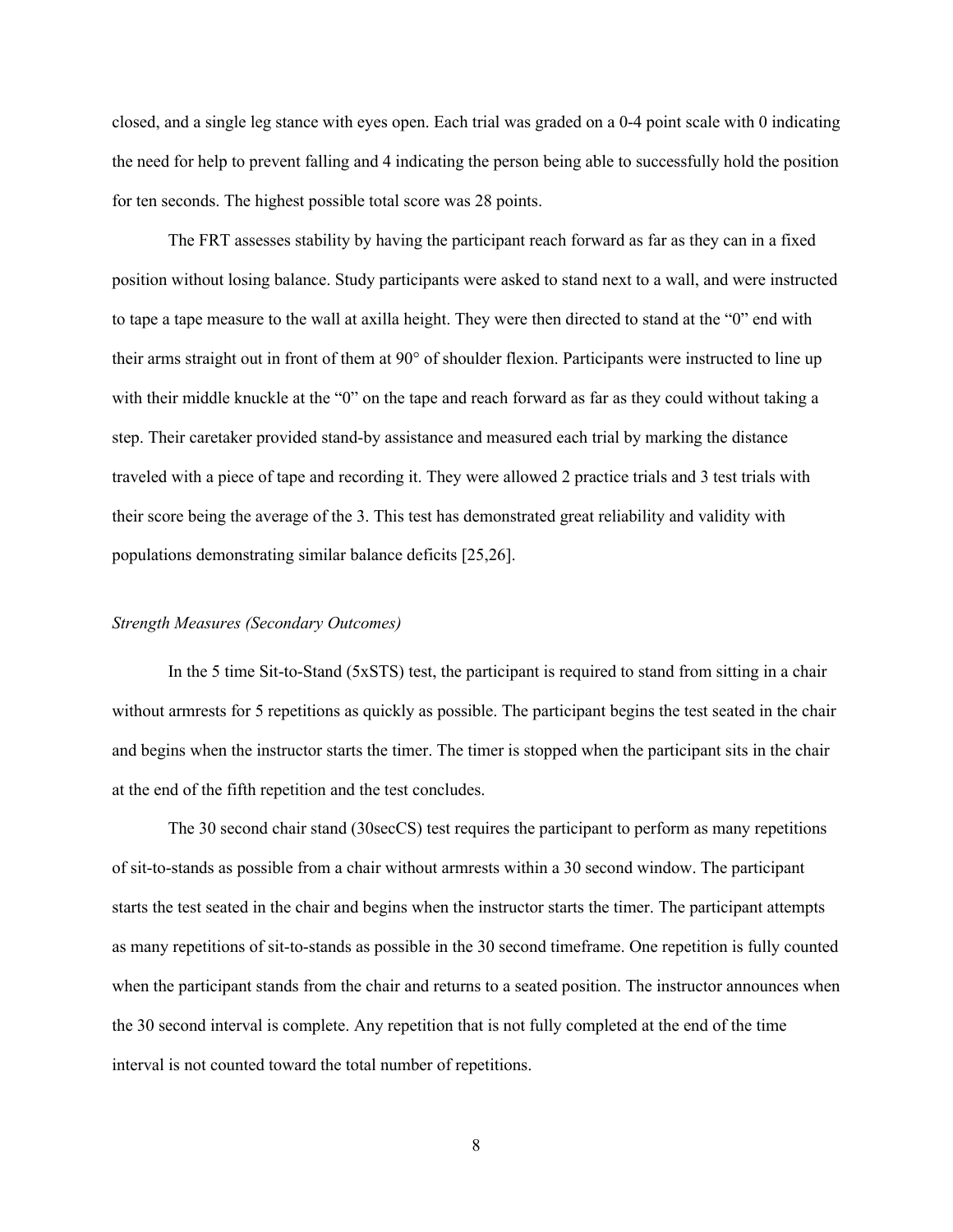#### *Statistical Analysis*

Baseline characteristics of the group were calculated with descriptive statistics. Baseline values were compared to reference values for the general population. Normality of the outcome variables was tested with the Shapiro-Wilk test. In case of normality, differences between the pre-test and post-test were analyzed and compared using t-tests. The non-normally distributed outcome variables were analyzed with the Wilcoxon Signed rank test. Significance level was set at an alpha level of 0.05, all analyses were performed using IBM SPSS Statistics 26 (International Business Machines Corp, Armonk, NY, USA). Balance assessment scores were also evaluated for minimally detectable change (MDC), which is reported as 1.26 seconds for the TUG [27], 1.83 cm for the FRT [28], 1.52 points for the FICSIT-4 [29].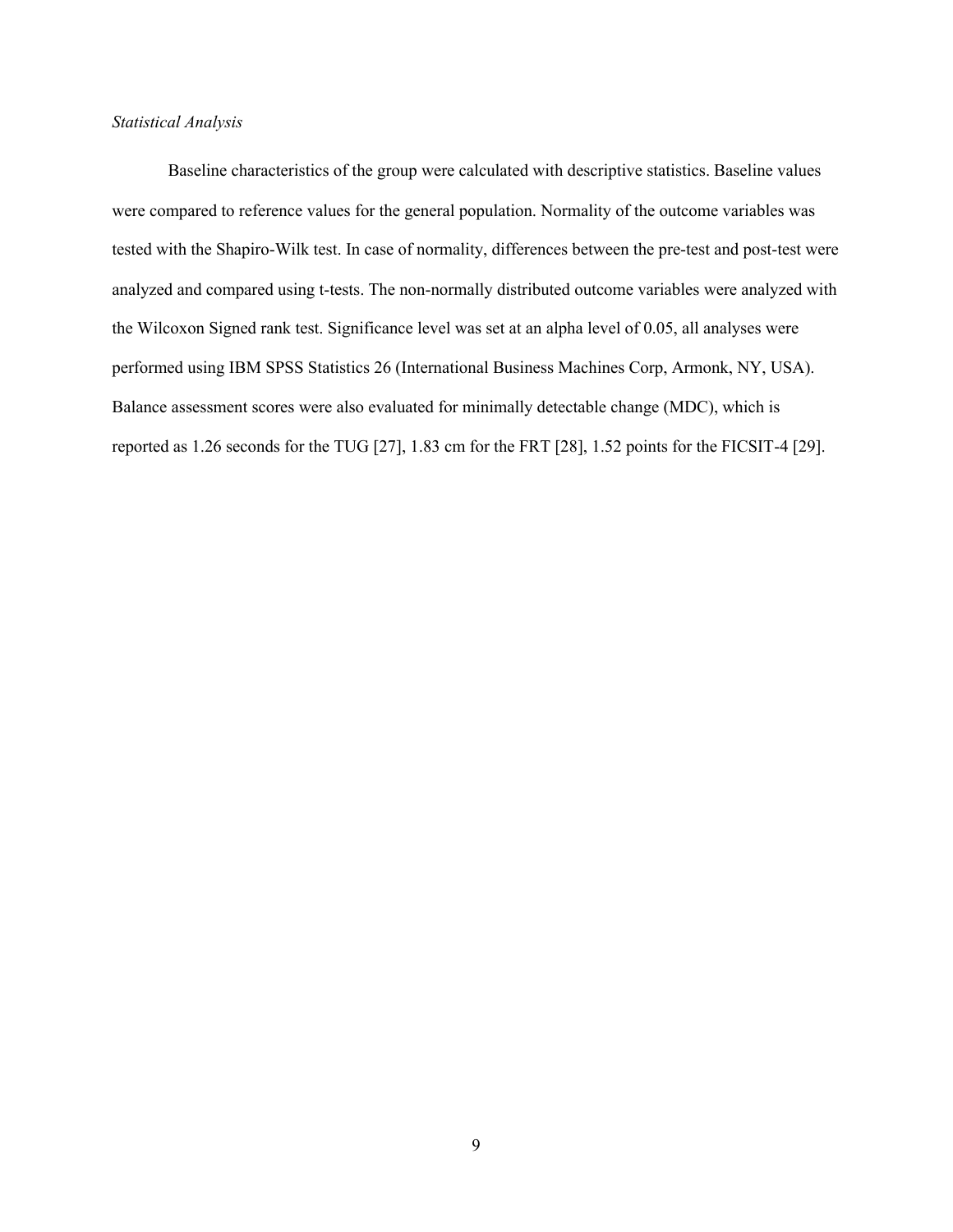#### **Results**

Out of the twenty participants who consented to participate in this study, a total of eighteen participants (female=5 and male=13) with respect to the TUG, FICSIT-4, MCTSIB, 5xSTS, and 30 second chair stand, and a total of sixteen participants (female=5 and male=11) with respect to the FRT completed the 12-week intervention. The number of participants who completed the pre- and postbalance testing varied for several reasons. One participant dropped out early in the intervention for reasons unrelated to the program. One participant was excluded for all post-testing measures due to an ankle injury sustained from activity outside the program. Two other participants were excluded from the FRT in pre- and post-testing due to invalid test execution. Demographic and anthropometric information is included in Table 2.

The balance measurement results are displayed in Table 3. Overall, the participants' preintervention balance scores were lower when compared to the general population. The participants in this study achieved a TUG score of 9.1±2.7 seconds, while TUG scores for age-matched peers without Ds average 8.57±1.40 seconds [30]. Our participants also achieved lower FRT scores (27.8±6.8 cm) than that of their age-matched peers (20-39 years) without Ds, which recent studies have shown to be 43.82±4.62 cm [31] and  $39.50\pm3.01$  cm [32]. The mean FICSIT-4 scores for this group of participants was  $24.2\pm2.9$ points. There are no studies that use the FICSIT-4 assessment for people with Ds or a young adult population. Based on available evidence, the average scores for this measurement are  $26.91\pm1.81$  points in middle-aged women [33] and 24.8±3.5 points in older adults with a mean age of 74.6 [34].

All balance tests showed a significant improvement from pre-intervention to post-intervention (TUG, FICSIT-4 and FRT), except for the MCTSIB, as all participants achieved maximum scores of 120 seconds on the MCTSIB in pre- and post- testing and therefore showed no significant difference. Analysis of individual participant scores show that more than half of the participants achieved the MDC in both the FRT and FICSIT-4. Twelve participants increased their FRT distance by 1.83 cm or more, with the greatest increase being 12 cm [28]. Eleven participants increased their FICSIT-4 score by 1.52 points or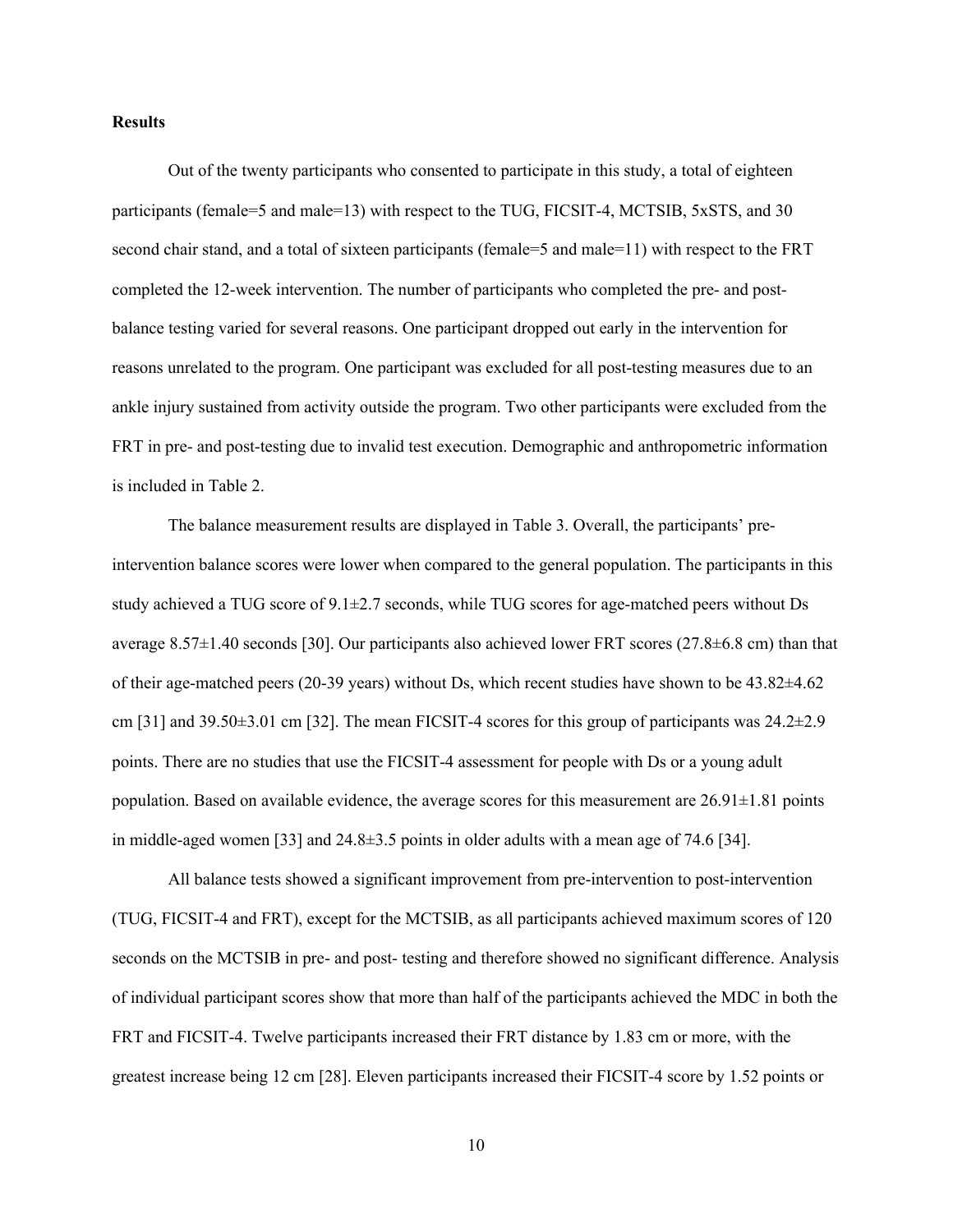higher, with the greatest increase being 19 points [29]. Six participants improved their TUG score by 1.26 seconds or higher [27].

The secondary outcome measures for leg strength results are also displayed in Table 3. The Wilcoxon signed rank test and the paired t-test demonstrated significant improvements in the 30 second chair stand and 5 times sit to stand, respectively.

| Variable                      | <b>Baseline</b> |
|-------------------------------|-----------------|
| Sex                           | $F=5, M=14$     |
| Age (years)                   | $25.4 \pm 4.8$  |
| Height (m)                    | $1.57 \pm 0.1$  |
| Weight (kg)                   | $72.5 \pm 14.6$ |
| BMI (kg/m <sub>2</sub> )      | $29.5 \pm 5.7$  |
| Waist Circumference (cm)      | 92.8±12.4       |
| Left Calf Circumference (cm)  | $37.7 + 4.4$    |
| Right Calf Circumference (cm) | $37.8 \pm 4.6$  |

Table 2. Participant Demographics & Anthropometrics

#### Table 3. Outcome Measure Score

|               |        |                       | Test Name Participants (n) Pre-intervention Post-intervention P-value |          |
|---------------|--------|-----------------------|-----------------------------------------------------------------------|----------|
| <b>TUG</b>    | $n=18$ | $9.1 \pm 2.7$ sec     | $8.7 \pm 4.2$ sec                                                     | $0.043*$ |
| <b>MCTSIB</b> | $n=18$ | $120 \pm 0$ sec       | $120 \pm 0$ sec                                                       |          |
| FICSIT-4      | $n=17$ | $24.2 \pm 2.9$ points | $25.4 \pm 2.68$ points                                                | $0.019*$ |
| <b>FRT</b>    | $n=16$ | $27.8 \pm 6.8$ cm     | $31.0 \pm 5.1$ cm                                                     | $0.030*$ |
| 5xSTS         | $n=18$ | $12.8 \pm 4.7$ sec    | $11.0 \pm 3.7$ sec                                                    | $0.014*$ |
| 30 sec CS     | $n=18$ | $13.9 \pm 4.2$ reps   | $15.7 \pm 4.1$ reps                                                   | $0.032*$ |

All values are reported as mean  $\pm$  standard deviation

\*P-value <0.05 indicates statistical significance

Abbreviations: TUG = Timed Up and Go; MCTSIB = Modified Clinical Test of Sensory Interaction in Balance; FICSIT-4= Frailty and Injuries: Cooperative Studies of Intervention Techniques 4; FRT = Functional Reach Test; 5xSTS= Five Times Sit to Stand; 30secCS = 30 second Chair Stand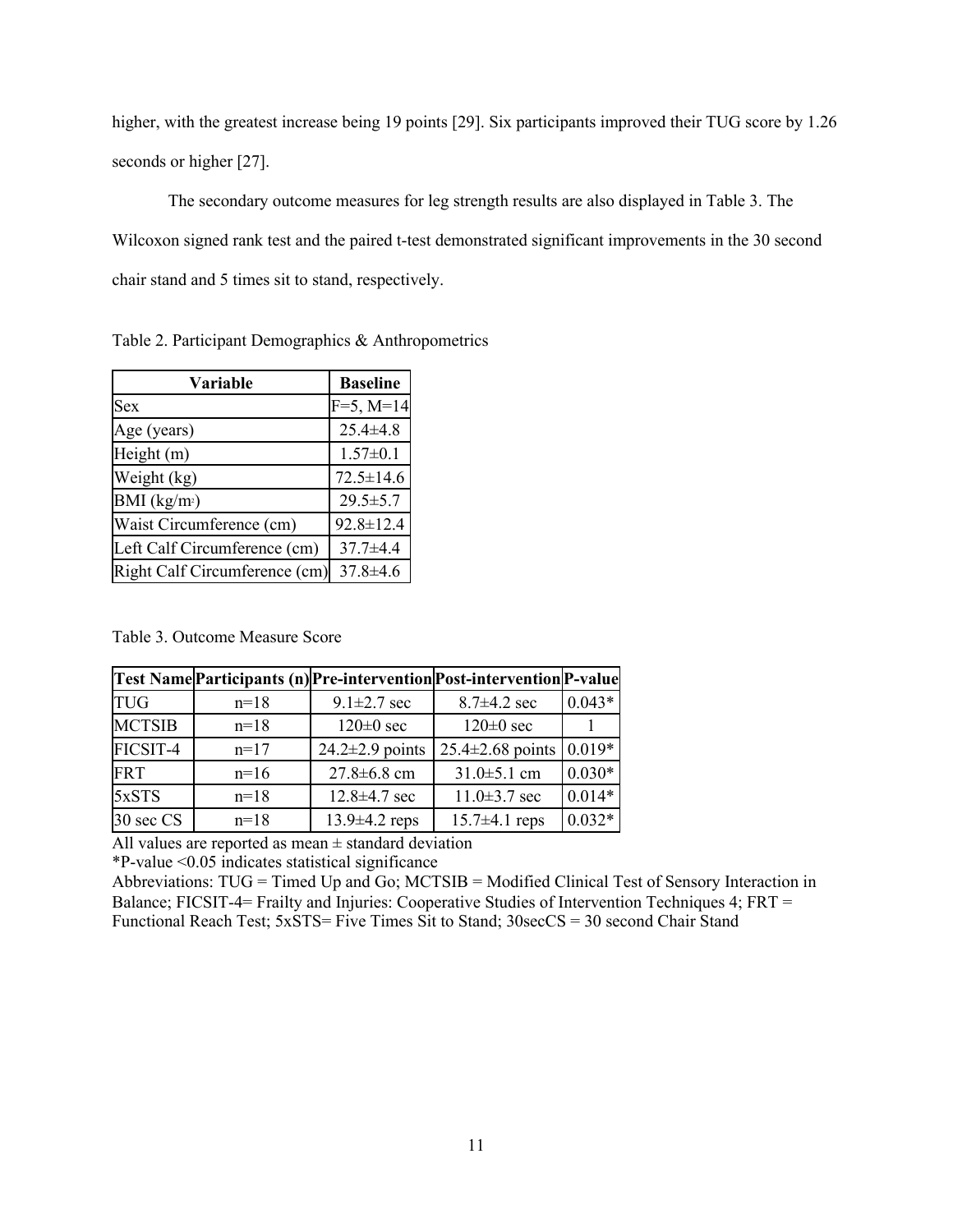#### **Discussion**

The purpose of this study was to quantify the balance function in adults with Ds using standardized balance tests and investigate the effects of a remote exercise program on these balance measures. This study confirmed that individuals with Ds had worse balance performance at baseline than seen in the general population and demonstrated improved balance performance after the 12-week online combined exercise intervention.

Our hypothesis that participants with Ds would exhibit lower scores than the general population on the balance assessments was confirmed. Their pre-intervention balance scores were lower than agematched peers on the TUG and FRT, and were lower than middle-aged women for the FICSIT-4. Although all participants achieved maximum scores on the MCTSIB, their overall balance performance across all tests was worse than the general population. This underscores the risk of falling and injury for young adults with Ds. These poorer balance outcomes observed in our work are likely due to the impaired function of the balance systems experienced in people with Ds. We suspect that maximum scores were achieved on the MCTSIB because this balance test assessed static balance with no changes to the base of support (BOS), meaning participants were able to stand in their comfortable BOS. Conversely, the FRT assessed dynamic balance and the FICSIT-4 included progressive narrowing of the BOS, both requiring greater challenges to balance. The results of this study demonstrated that people with Ds experience increased difficulty performing balance tasks when decreasing their BOS and with dynamic balance challenges. An impaired ability to adapt to changing surfaces and achieve stabilization before movement create safety concerns for daily and extracurricular physical activity.

The results confirmed the second hypothesis and revealed a significant increase in scores on the balance measures: TUG , FRT and FICSIT-4 test and the strength measures: 5xSTS and 30 sec CS following the telehealth exercise intervention. The results of the virtual exercise program are in line with studies done previously in that exercise programs improved balance and strength in children, young adults, and older adults with Ds [14], [15], [16]. These improvements in our study can likely be attributed to the specific movements in the Mann Method exercise program that addressed visual/vestibular deficits

12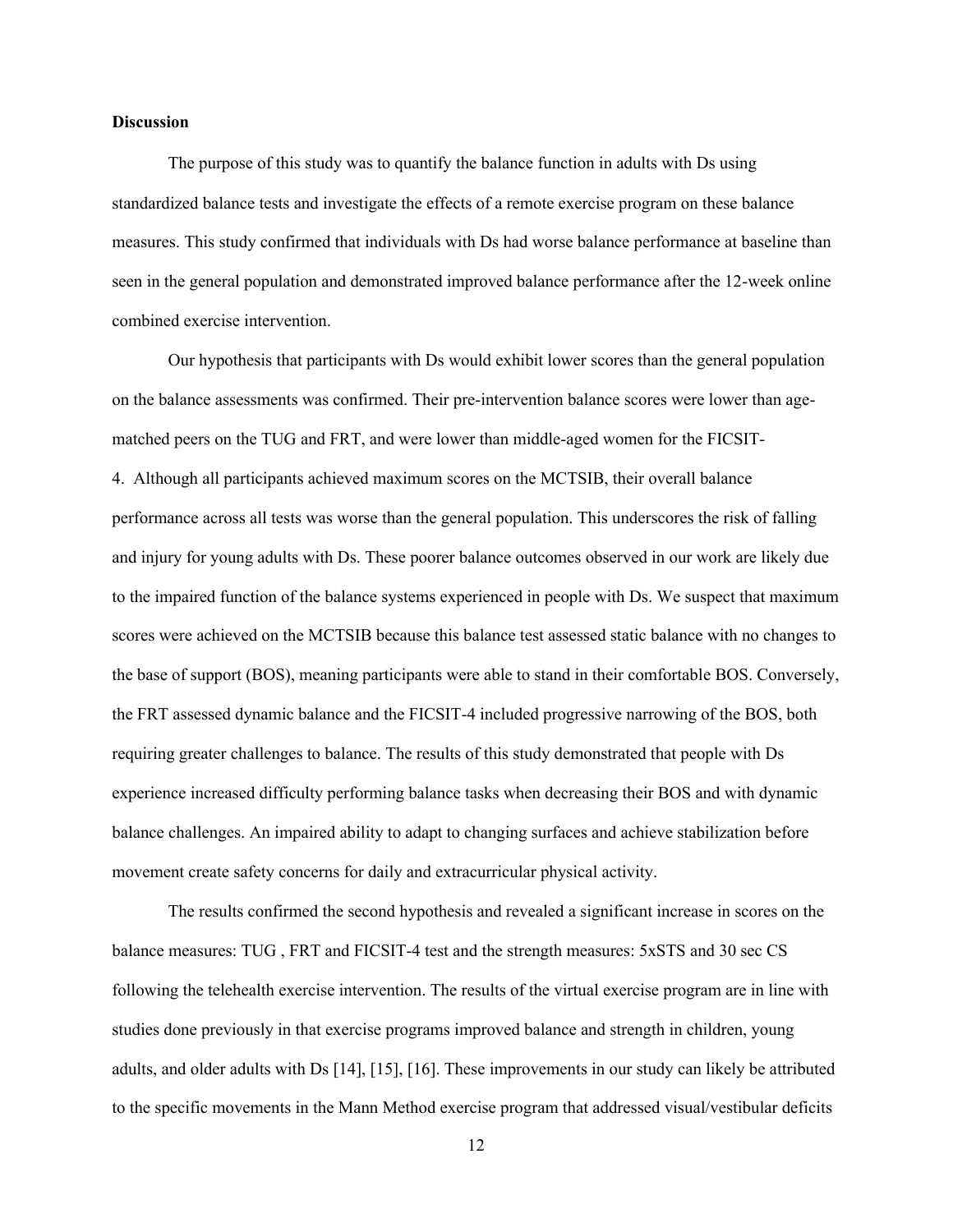and hip muscle weakness. The TUG requires adequate strength to perform a sit to stand and return to sitting position, as well as maintain stability for dynamic base of support changes during ambulation. The squats and anterior-posterior weight shifts from the exercise program most resemble the movements required for the TUG and can be seen as specific training to perform this task. The FRT requires adequate hip and trunk muscle activation to provide a stable base of support to allow the extremities to move away from the body. The exercises that likely contributed to the improvement with this test are the foundational movements and vestibular activity such as quadruped movements and anterior-posterior weight shifts. The FICSIT-4 assessment requires the use of 1 or more of the 3 balance systems (vision, vestibular, somatosensory) to maintain various standing positions. The specific exercises in the intervention that train these balance systems include the visual and vestibular activity section of the program found in Table 1. In addition, the significant improvements in our secondary outcome measures of strength (5xSTS and 30secCS) can be attributed to the hip strengthening and foundational movements sections of the program. The exercise program conditioned the muscles and systems required for the balance assessments and consequently, for daily activity and function.

While the average group results show significant improvement, not all participants' score changes exceeded the minimal detectable change (MDC). Based on available evidence, their scores were compared to other populations as there are no established norms for the MDC in these balance tests specifically for adults with Ds. According to Martin and colleagues, the MDC for the TUG was found to be 1.26 seconds in children with Ds [27]. Less than half of the participants  $(n=6)$  decreased their scores on the TUG to meet the MDC, with the highest improvement being 3.48 seconds. However, as a group, the participants improved their mean scores to nearly the average of their age-matched peers [30]. In young healthy males, the MDC for the FRT is 1.83 cm, as studied by Suzuki et al [28]. More than half the participants (n=12) increased their FRT distance by 1.83 cm or more, with the greatest increase being 12 cm. According to Blankevoort et al., a MDC in the FICSIT-4 test is 1.52 points in older adults with dementia [29]. More than half the participants (n=11) increased their FICSIT-4 score by 1.52 points or higher, with the greatest increase being 19 points. These MDC values demonstrate that 12 weeks of an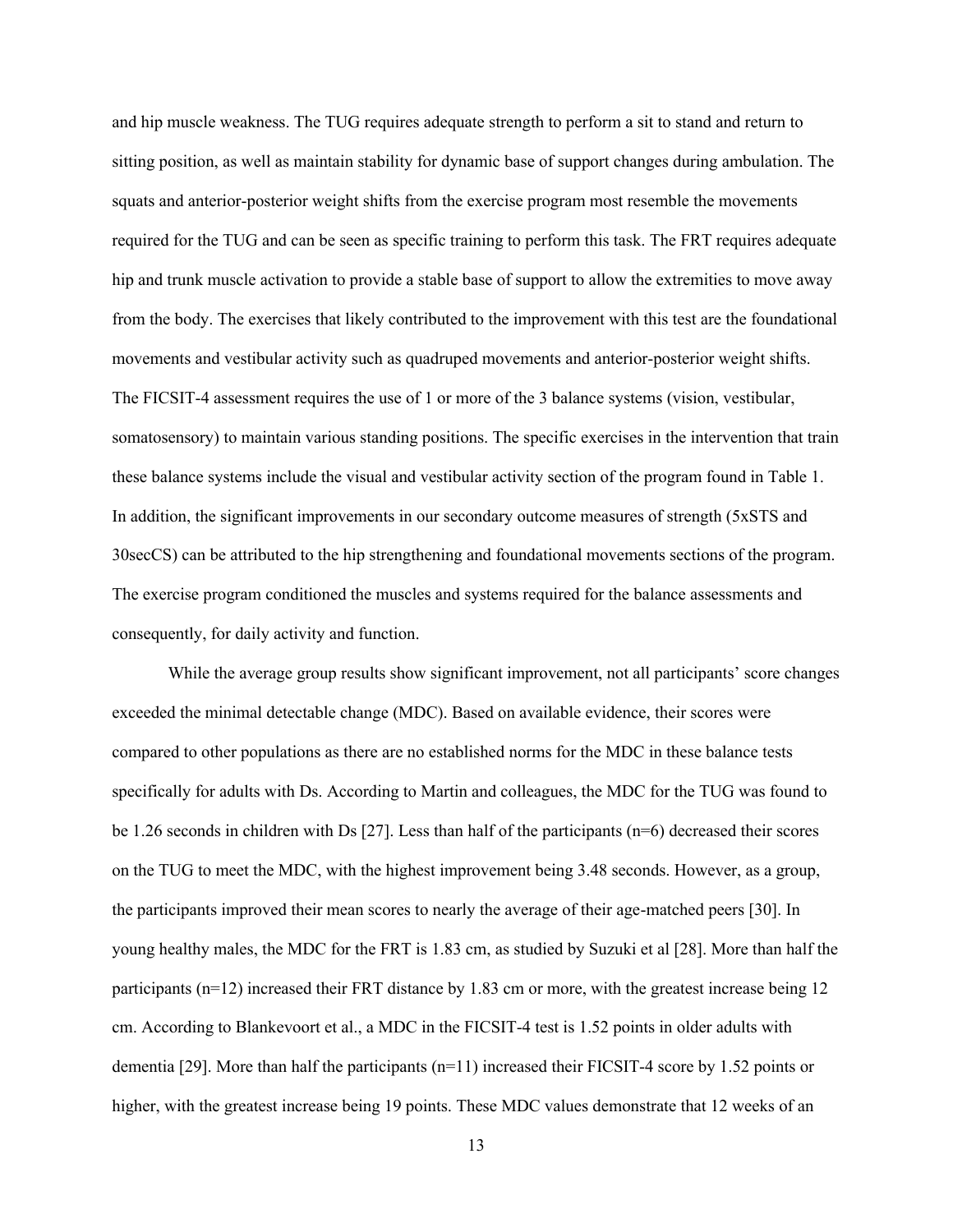exercise program helped improve balance in most of our participants. Thus, further research should investigate the effects of a longer-term exercise program on MDC for the balance measures. Future research is also needed to establish norms and MDC values for adults with Ds.

#### *Recommendations*

This study had a sample size  $(n=19)$  that was sufficiently powered to answer our questions. However, with a narrow age range of 19-34 years, these results are only generalizable to young adults with Ds. Future research is necessary to determine the efficacy of the exercise program based on the Mann Method PT principles in the pediatric and geriatric Ds populations. We also recommend future research to examine the potential benefits of an exercise program longer than 12 weeks as we suspect more participants will be able to achieve the MDC on their balance scores.

#### *Clinical Implications*

This study supports the use of a specific telehealth exercise program to address balance impairments in adults with Ds. We found that the FRT and FICSIT-4 balance measures are appropriate evaluation measures for balance in adults with Ds, whereas the ceiling effect on the MCTSIB limits its usability for similar studies in adults with Ds. This is the first study demonstrating that telehealth is a suitable method for delivering an exercise intervention to adults with Ds. This study serves as a starting point to further develop telehealth interventions to best serve this population. Future studies or interventions would likely benefit from having a smaller group to monitor every session for less experienced instructors. Recent research also shows that patient satisfaction is not significantly different among patients receiving physical therapy via in-person care as compared to telehealth [35]. Physical therapists who are planning to give telehealth care to patients with Ds need to have an advanced level of movement pattern analysis, motivational skills, and must be proficient with all required technology.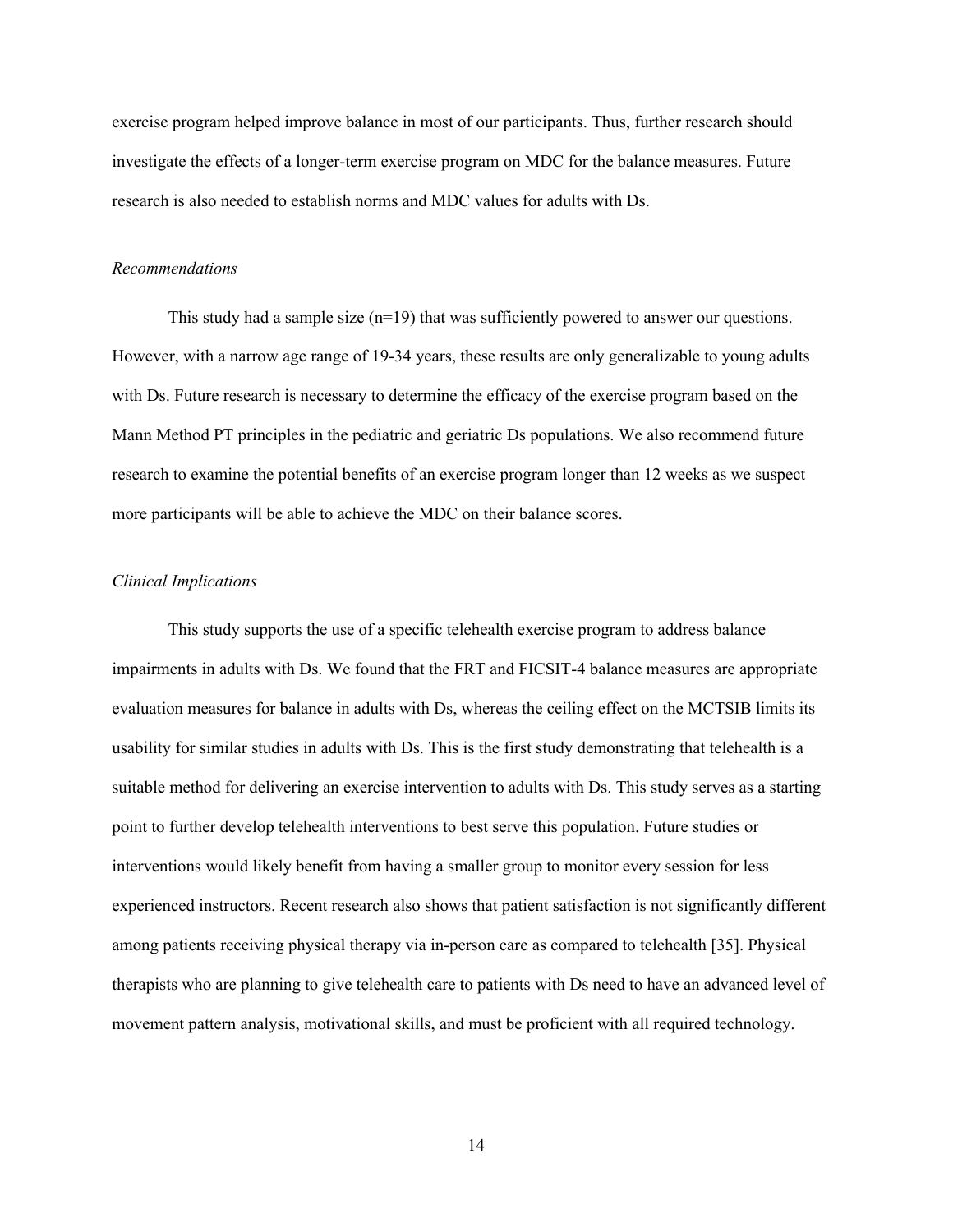#### *Limitations*

The exercise program was completed with adults with Ds between the ages of 19-34, therefore these results cannot be generalized to the pediatric or geriatric Ds population. In addition, since our study lacked a control group, we cannot definitively attribute our results to the intervention. Natural progression in the participants over 3 months could have contributed to our findings. However, previous research on balance in Ds does support poor balance to be highly prevalent and present across the lifespan, which makes natural progression an unlikely explanation for the improvements in balance we measured in this study. While the telehealth program allowed us to expand our reach internationally, there were challenges with the telehealth based format. The study design limited our ability to provide in-person pre- and postassessments which may have reduced accuracy of the measures due to inconsistencies from different caregivers, test administrators and technological difficulties such as poor sound quality, poor camera quality, and internet connectivity issues. The amount of space needed to set up an exercise area and accommodate for optimal camera viewing was included in the set-up instructions, however, not all the participants' home spaces were amenable to those requirements. Additionally, some participants had technological issues that did not allow optimal viewing for the exercise instructor and student observers.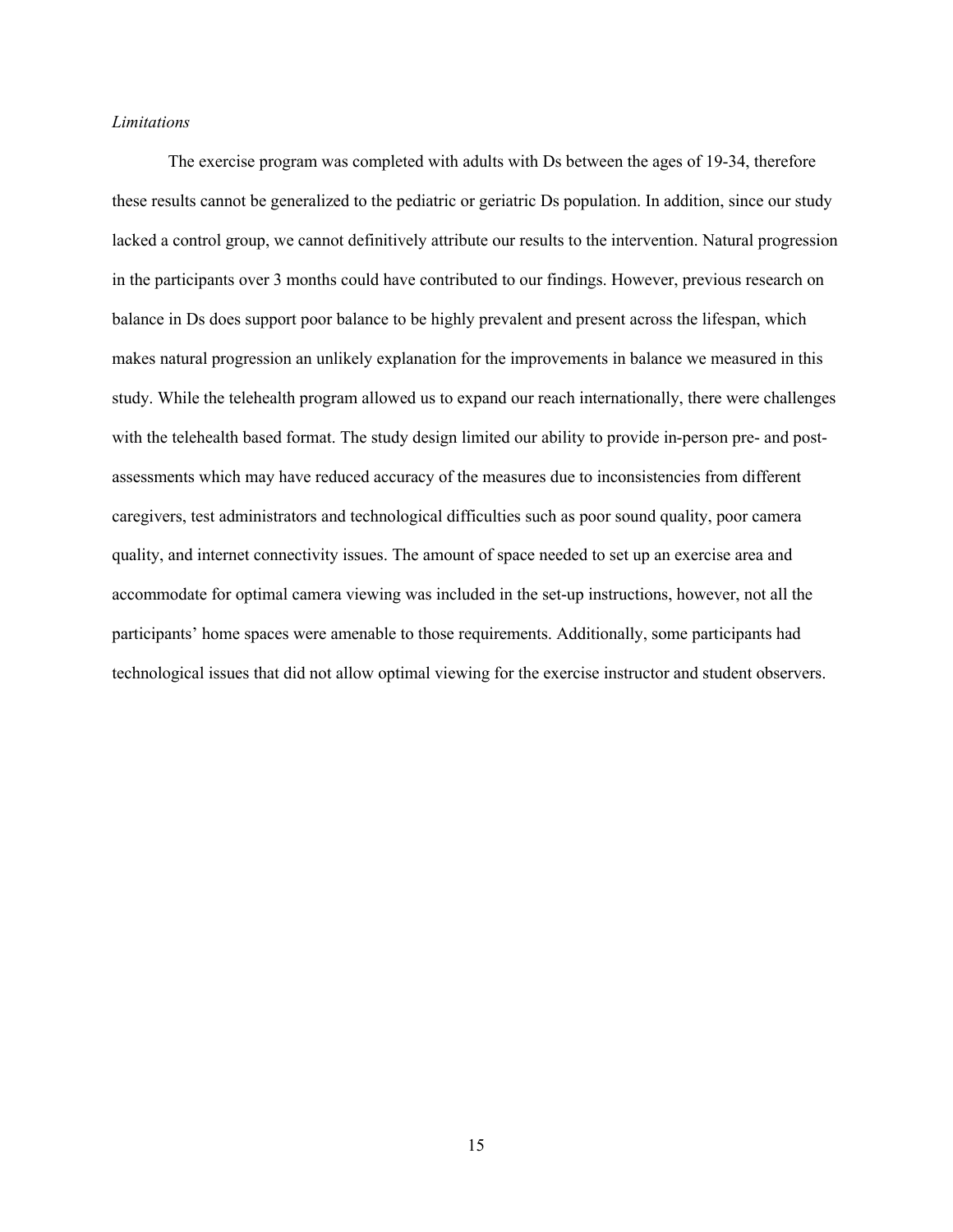#### **Conclusion**

In conclusion, we found that adults with Ds do not perform as well as the general population in balance activities, but that they improve with a 12-week telehealth exercise program. Clinicians are advised to assess for these balance impairments in their patients with Ds and implement an exercise program that is specifically tailored to address visual/vestibular deficits and hip muscle weakness.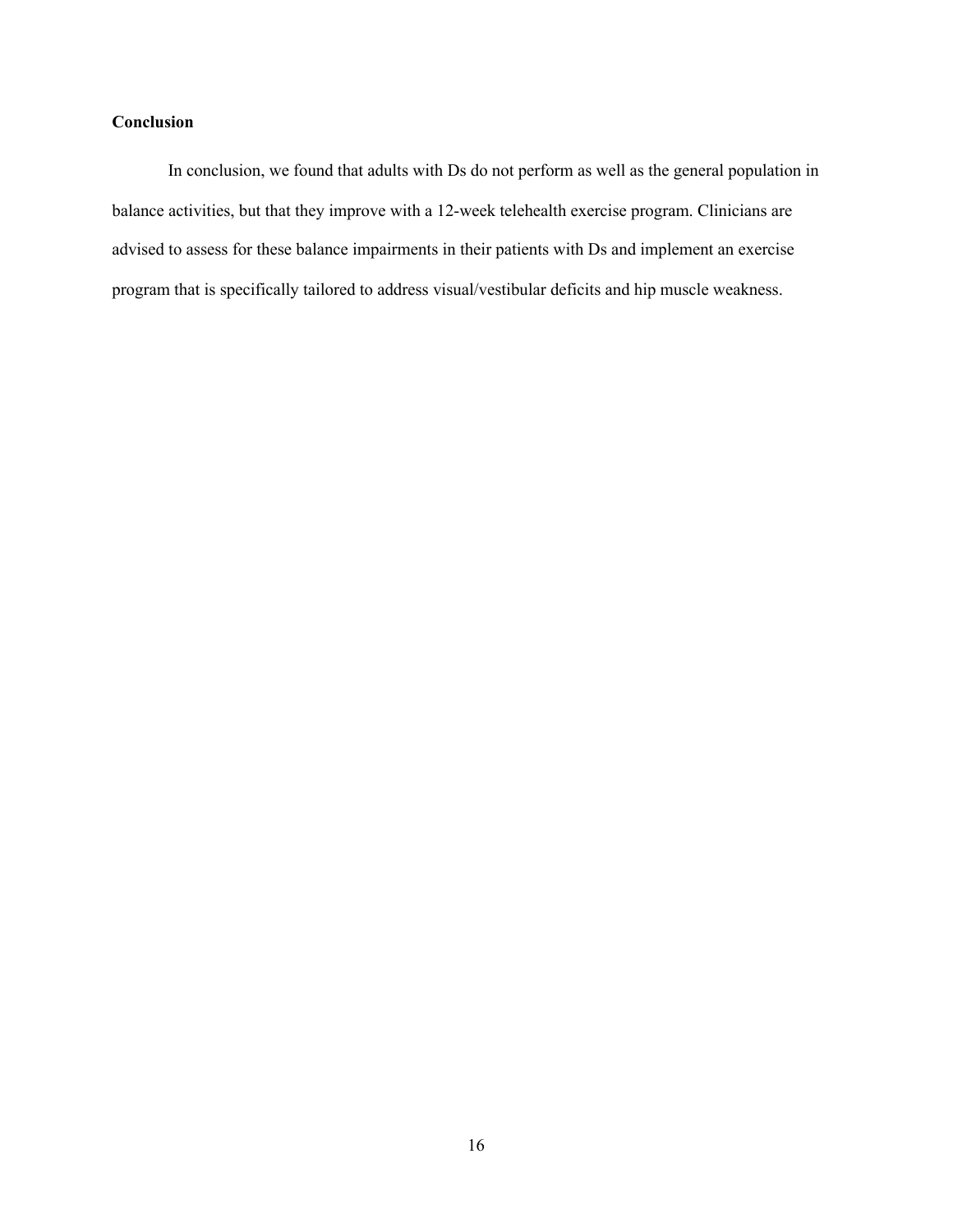#### **References**

- 1. de Graaf G, Buckley F, Skotko BG (2016). Estimation of the number of people with Down syndrome in the United States. *Genetics in Medicine*, *19,* 439-447. doi: 10.1038/gim.2016.127.
- 2. National Down Syndrome Society. (2020). What is down syndrome? Retrieved from https:// www.ndss.org/about-down-syndrome/down-syndrome/.
- 3. Vimercati, S. L., Galli, M., Rigoldi, C., & Albertini, G. (2013). Obstacle avoidance in Down syndrome. *Journal of electromyography and kinesiology*, *23*(2), 483-489.
- 4. Wuang, Y., & Su, C. Y. (2012). Patterns of participation and enjoyment in adolescents with Down syndrome. *Research in Developmental Disabilities*, *33*(3), 841–848. https://doi.org/10.1016/ j.ridd.2011.12.008.
- 5. Galli, M., Rigoldi, C., Brunner, R., Virji-Babul, N., & Giorgio, A. (2008). Joint stiffness and gait pattern evaluation in children with Down syndrome. *Gait & Posture*, *28*(3), 502–506. https://doi.org/10.1016/j.gaitpost.2008.03.001.
- 6. Foley, C., & Killeen, O. G. (2018). Musculoskeletal anomalies in children with Down syndrome: an observational study. *Archives of Disease in Childhood*, *104*(5), 482–487. https://doi.org/10.1136/archdischild-2018-315751.
- 7. Mik, G., Gholve, P. A., Scher, D. M., Widmann, R. F., & Green, D. W. (2008). Down syndrome: orthopedic issues. *Current Opinion in Pediatrics*, *20*(1), 30–36. https://doi.org/10.1097/ mop.0b013e3282f35f19.
- 8. Malak, R., Kostiukow, A., Krawczyk-Wasielewska, A., Mojs, E., & Samborski, W. (2015). Delays in Motor Development in Children with Down Syndrome. *Medical Science Monitor*, *21*, 1904–1910. https://doi.org/10.12659/msm.893377.
- 9. Cabeza-Ruiz, R., García-Massó, X., Centeno-Prada, R. A., Beas-Jiménez, J. D., Colado, J. C., & González, L. M. (2011). Time and frequency analysis of the static balance in young adults with Down syndrome. *Gait & Posture*, *33*(1), 23-28.
- 10. Villarroya, M. A., González-Agüero, A., Moros-García, T., de la Flor Marín, M., Moreno, L. A., & Casajús, J. A. (2012). Static standing balance in adolescents with Down syndrome. *Research in Developmental Disabilities*, *33*(4), 1294-1300.
- 11. Krinsky-McHale, S. J., Silverman, W., Gordon, J., Devenny, D. A., Oley, N., & Abramov, I. (2014). Vision deficits in adults with Down syndrome. *Journal of Applied Research in Intellectual Disabilities: JARID*, *27*(3), 247–263. https://doi.org/10.1111/jar.12062
- 12. Gurvich, C., Maller, J. J., Lithgow, B., Haghgooie, S., & Kulkarni, J. (2013). Vestibular insights into cognition and psychiatry. *Brain Research*, *1537*, 244–259. https://doi.org/10.1016/j.brainres.2013.08.058
- 13. Alsakhawi, R. S., & Elshafey, M. A. (2019). Effect of Core Stability Exercises and Treadmill Training on Balance in Children with Down Syndrome: Randomized Controlled Trial. *Advances in Therapy*, *36*(9), 2364–2373. https://doi.org/10.1007/s12325-019-01024-2
- 14. Tsimaras, V. K., & Fotiadou, E. G. (2004). Effect of training on the muscle strength and dynamic balance ability of adults with down syndrome. *Journal of strength and conditioning research*, *18*(2), 343-347. https://doi.org/10.1519/00124278-200405000-00025.
- 15. Carmeli, E., Kessel, S., Coleman, R., & Ayalon, M. (2002). Effects of a Treadmill Walking Program on Muscle Strength and Balance in Elderly People With Down Syndrome. *The Journals of Gerontology Series A: Biological Sciences and Medical Sciences*, *57*(2), M106–M110. https://doi.org/10.1093/gerona/57.2.m106.
- 16. Eid, M. A. (2015). Effect of Whole-Body Vibration Training on Standing Balance and Muscle Strength in Children with Down Syndrome. *American Journal of Physical Medicine & Rehabilitation*, *94*(8), 633–643. https://doi.org/10.1097/phm.0000000000000224.
- 17. Sparrow D, Gottlieb DJ, DeMolles D, Fielding RA. (2011). Increases in muscle strength and balance using a resistance training program administered via a telecommunications system in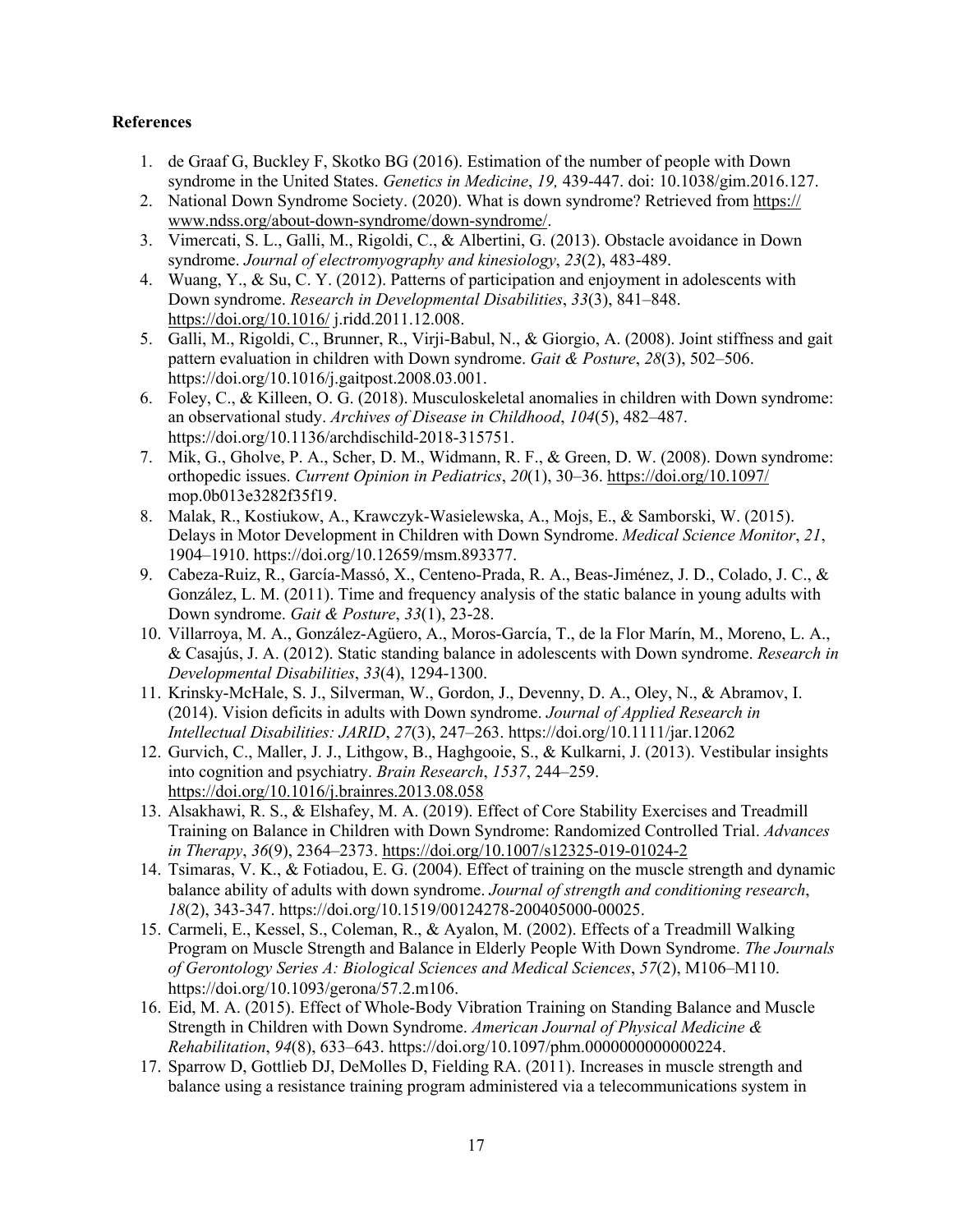older adults. *The Journals of Gerontology Series A: Biological Sciences and Medical Sciences:*  66A(11):1251-1257. doi:10.1093/gerona/glr138.

- 18. Lai, J. C., Woo, J., Hui, E., & Chan, W. (2004). Telerehabilitation a new model for community-based stroke rehabilitation. *Journal of Telemedicine and Telecare*, *10*(4), 199–205. https://doi.org/10.1258/1357633041424340.
- 19. Lin, K. H., Chen, C. H., Chen, Y. Y., Huang, W. T., Lai, J. S., Yu, S. M., & Chang, Y. J. (2014). Bidirectional and Multi-User Telerehabilitation System: Clinical Effect on Balance, Functional Activity, and Satisfaction in Patients with Chronic Stroke Living in Long-Term Care Facilities. *Sensors*, *14*(7), 12451–12466. https://doi.org/10.3390/s140712451.
- 20. On behalf of SBRN Terminology Consensus Project Participants, Tremblay MS, Aubert S, et al. Sedentary Behavior Research Network (SBRN) – Terminology Consensus Project process and outcome. *Int J Behav Nutr Phys Act*. 2017;14(1):75. doi:10.1186/s12966-017-0525-8
- 21. Rimmer JH, Heller T, Wang E, Valerio I. Improvements in physical fitness in adults with Down syndrome. *Am J Ment Retard*. 2004;109(2):165-174. doi:10.1352/0895- 8017(2004)109<165:IIPFIA>2.0.CO;2[TH1]
- 22. Christopher A, Kraft E, Olenick H, Kiesling R, Doty A. The reliability and validity of the Timed Up and Go as a clinical tool in individuals with and without disabilities across a lifespan: a systematic review: Psychometric properties of the Timed Up and Go. *Disability and Rehabilitation*. 2021;43(13):1799-1813. doi:10.1080/09638288.2019.1682066
- 23. Horn, L. B., Rice, T., Stoskus, J. L., Lambert, K. H., Dannenbaum, E., & Scherer, M. R. (2015). Measurement Characteristics and Clinical Utility of the Clinical Test of Sensory Interaction on Balance (CTSIB) and Modified CTSIB in Individuals With Vestibular Dysfunction. *Archives of Physical Medicine and Rehabilitation*, *96*(9), 1747–1748. https://doi.org/10.1016/j.apmr.2015.04. 003.
- 24. Rossiter-Fornoff, J. E., Wolf, S. L., Wolfson, L. I., & Buchner, D. M. (1995). A Cross-sectional Validation Study of the FICSIT Common Data Base Static Balance Measures. *The Journals of Gerontology Series A: Biological Sciences and Medical Sciences*, *50A*(6), M291–M297. https://doi.org/10.1093/gerona/50a.6.m291.
- 25. Schenkman, M., Cutson, T. M., Kuchibhatla, M., Chandler, J., & Pieper, C. (1997). Reliability of Impairment and Physical Performance Measures for Persons With Parkinson's Disease. *Physical Therapy*, *77*(1), 19–27. https://doi.org/10.1093/ptj/77.1.19.
- 26. Weiner, D. K., Duncan, P. W., Chandler, J., & Studenski, S. A. (1992). Functional Reach: A Marker of Physical Frailty. *Journal of the American Geriatrics Society*, *40*(3), 203–207. https://doi.org/10.1111/j.1532-5415.1992.tb02068.x.
- 27. Martin K, Natarus M, Martin J, Henderson S. Minimal Detectable Change for TUG and TUDS Tests for Children With Down Syndrome. *Pediatric Physical Therapy*. 2017;29(1):77-82. doi:10.1097/PEP.0000000000000333
- 28. Suzuki, T., Hashisdate, H., Fujisawa, Y., Yatsunami, M., Ota, T., Shimizu, N., & Betsuyaku, T. (2021). Reliability of measurement using Image J for reach distance and movement angles in the functional reach test. *Journal of Physical Therapy Science*, *33*(2), 112–117. https://doi.org/10.1589/jpts.33.112.
- 29. Blankevoort, C. G., van Heuvelen, M. J. G., & Scherder, E. J. A. (2012). Reliability of Six Physical Performance Tests in Older People With Dementia. *Physical Therapy*, *93*(1), 69–78. https://doi.org/10.2522/ptj.20110164.
- 30. Kear BM, Guck TP, McGaha AL. Timed Up and Go (TUG) Test: Normative Reference Values for Ages 20 to 59 Years and Relationships With Physical and Mental Health Risk Factors. *J Prim Care Community Health*. 2017;8(1):9-13. doi:10.1177/2150131916659282
- 31. Norris, B., & Medley, A. (2011). The Effect of Context and Age on Functional Reach Performance in Healthy Adults Aged 21 to 94 Years. *Journal of Geriatric Physical Therapy*, *34*(2), 82–87. https://doi.org/10.1519/jpt.0b013e31820aac11.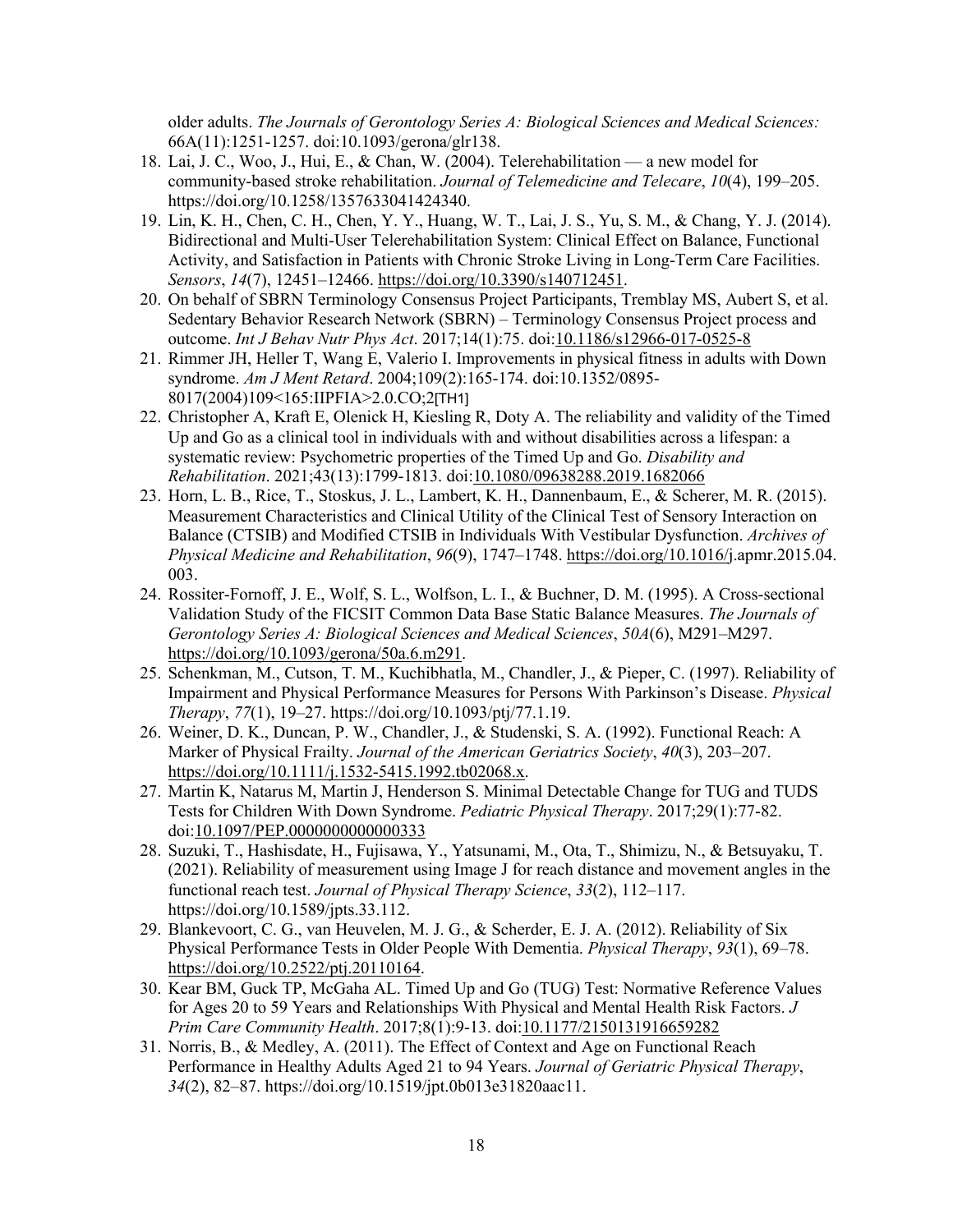- 32. Merchan-Baeza, J. A., Gonzalez-Sanchez, M., & Cuesta-Vargas, A. I. (2021). Influence of age on kinematic analysis of functional reach test: a cross-sectional study. *Human Movement*, *22*(3), 77– 83. https://doi.org/10.5114/hm.2021.98405.
- 33. Wherry, S. J., Ananian, C. D., & Swan, P. D. (2019b). Feasibility of a Home-Based Balance Intervention in Middle-Aged Women Using Wii Fit Plus®. *Journal of Physical Activity and Health*, *16*(9), 736–744. https://doi.org/10.1123/jpah.2018-0265.
- 34. Deshpande, N., Hewston, P., & Aldred, A. (2017). Sensory functions, balance, and mobility in older adults with type 2 diabetes without overt diabetic peripheral neuropathy: a brief report. *Journal of Applied Gerontology*, *36*(8), 1032-1044.
- 35. Eannucci, E.F., Hazel, K., Grundstein, M.J. *et al.* Patient Satisfaction for Telehealth Physical Therapy Services Was Comparable to that of In-Person Services During the COVID-19 Pandemic. *HSS Jrnl* 16, 10–16 (2020). https://doi.org/10.1007/s11420-020-09800-5.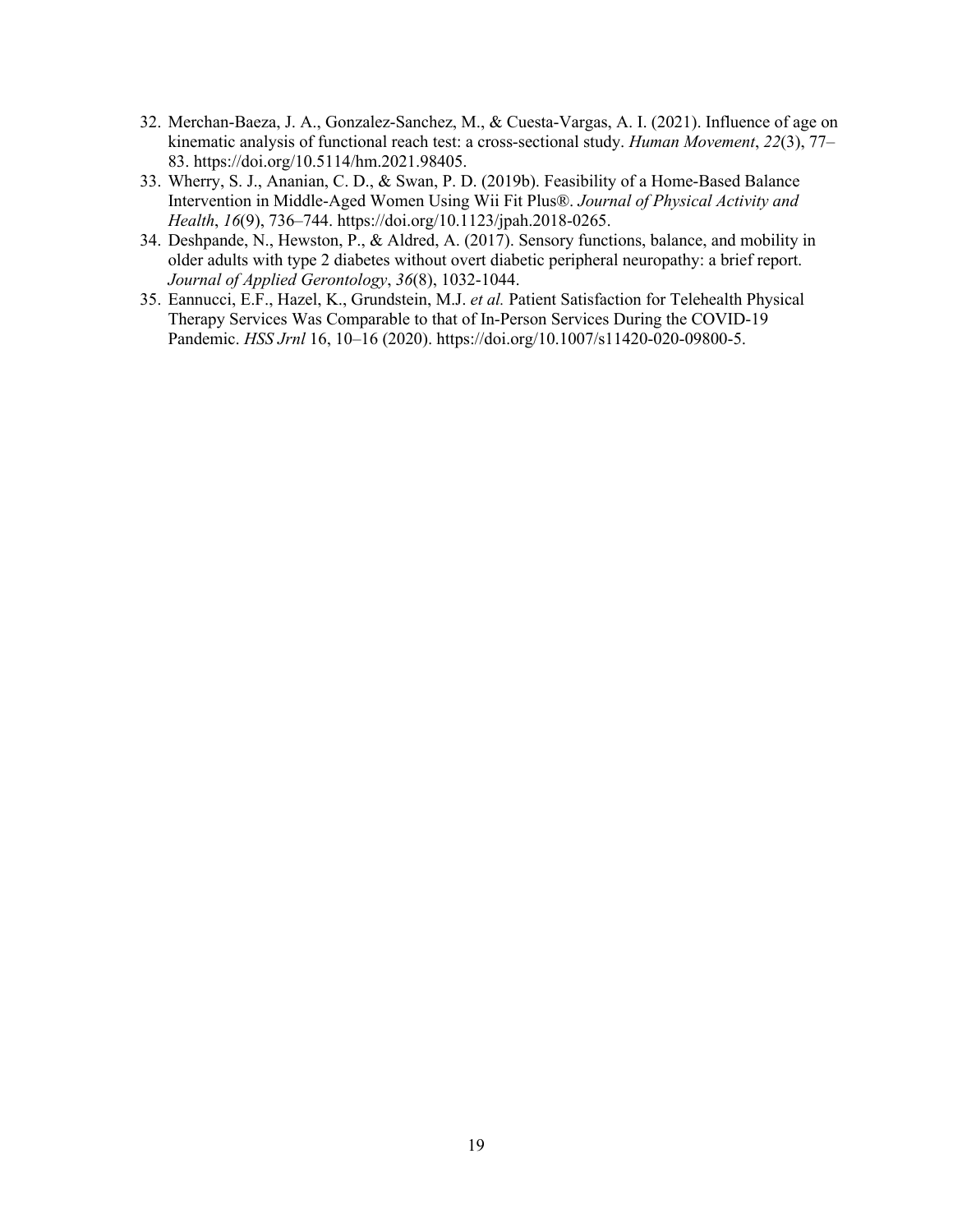#### **Curriculum Vitae**

### **Alexandria Umagat, SPT**

Las Vegas, NV • (206) 909-0445 • umagatallie@gmail.com • www.linkedin.com/in/aumagat

#### *Education*

**University of Nevada, Las Vegas Las Vegas, NV**  Doctorate of Physical Therapy Expected May 2022

**Seattle University Seattle, WA**  Bachelor of Arts and Sciences in Sport and Exercise Science, Cum Laude June 2017

#### *Experience*

#### **St. Rose Dominican Hospital |** Acute Care **Las Vegas, NV** Jan-Apr 2022

- Evaluated and treated patients with a variety of conditions, including neurological and COVID
- Disseminated research through in-service presentation for the department
- Participated in volunteer events to promote health and wellness in the community

#### **Dignity Health Pediatrics | Outpatient <b>Las Vegas, NV** Sept-Dec 2022

- Evaluated and treated pediatric patients with a variety of injuries and disabilities
- Effectively collaborated with OT, SLP, and families of patients to provide holistic care
- Developed creative home programs for patients to improve activity and participation

#### **Post Acute Medical | Long-term Acute Care <b>Las Vegas, NV July-Sept 2022**

- Evaluated and treated patients, focusing on functional mobility and ADL training
- Assessed patients for return to home requirements to determine safety for discharge
- Provided, educated, and trained patients on assistive devices when necessary

#### **Leavitt Physical Therapy | Outpatient <b>Las Vegas, NV** July-Aug 2020

- Evaluated and treated patients mainly with musculoskeletal injuries
- Educated patients on pain neuroscience, therapeutic exercise, and general wellness
- Completed daily documentation and updated patient goals and plan of care

#### **Core Physical Therapy | Physical Therapy Technician <b>Seattle, WA** Jan 2018-Oct 2018

- Instructed and guided patients through therapeutic exercises and modalities
- Maintained cleanliness and safety of gym and treatment areas, and upkeep of laundry
- Performed administrative duties such as scheduling, organizing and filing paperwork, answering phones, and collecting payments

### **Virginia Mason Medical Center |** Physical Medicine & Rehabilitation Intern **Seattle, WA** 150 hrs

- Assisted with patient treatments as appropriate under supervision of a licensed PT
- Provided administrative support including scheduling patients, clerical tasks and data entry
- Issued assistive devices and equipment for in-facility use and patient discharge

*Service*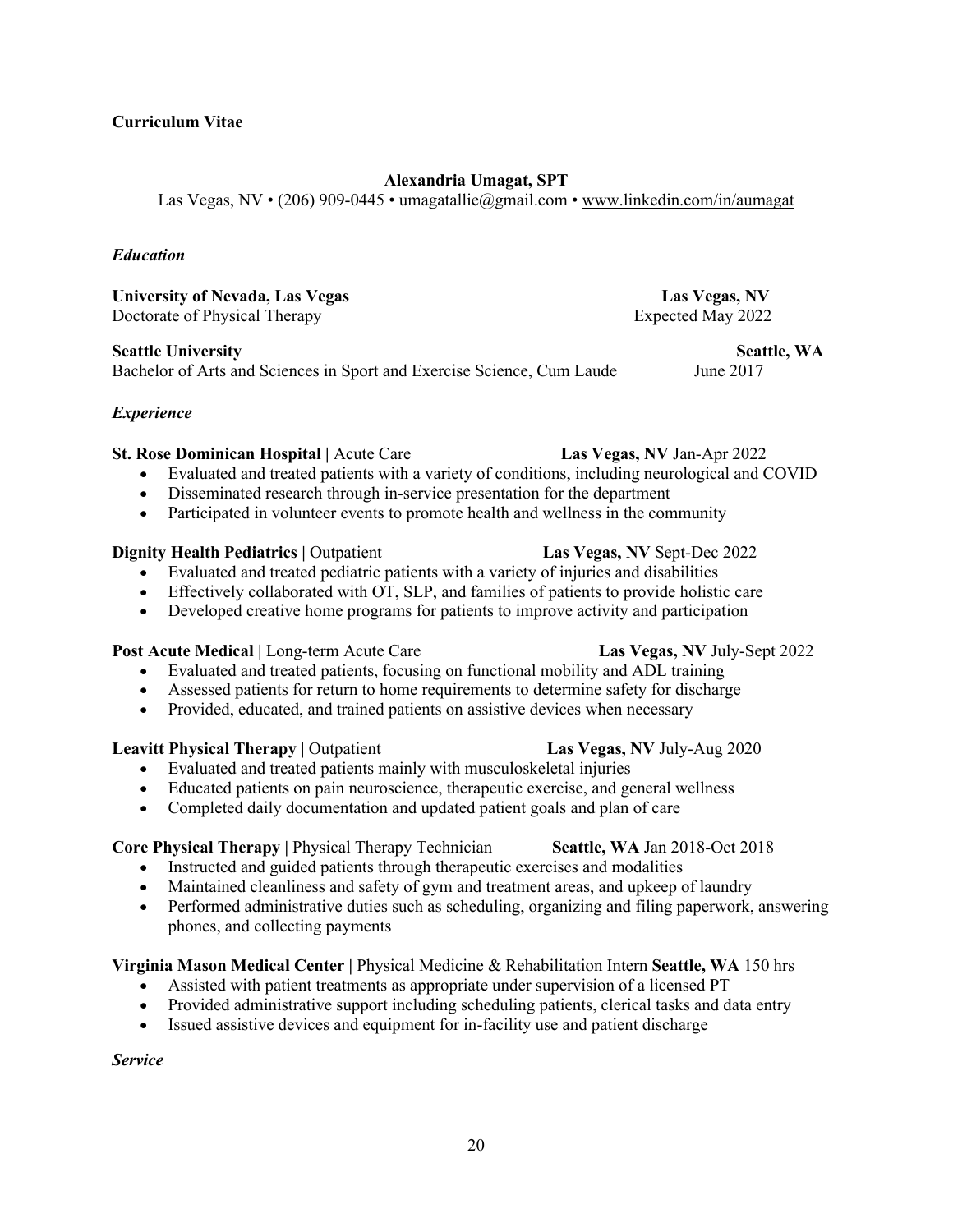### **Professional**

- $\bullet$  06/30/2021: EBS/APTA Knowledge Bowl (4 hrs)
	- o Served as a team member to represent UNLVPT in an interscholastic knowledge competition hosted by the APTA and EBS healthcare
- $\bullet$  09/23/2020: Fall Risk Screening (5 hrs)
	- o Performed virtual fall screening questionnaire and testing for elderly participants
- 01/24-25/2020: UNLVPT Interview Day Volunteer (7 hrs)
	- o Assisted in greeting, answering questions, and providing campus tours to prospective students

#### **Community**

- 2/27/2022: GigiFIT Class and Coffee Corner (2 hrs)
	- o Led an exercise program for participants with Down syndrome
- 03/2021 to present: Down Syndrome Organization of Southern Nevada (1.5 hrs/month) o Assist with providing monthly workshops to members of the DSOSN
- 10/11/2019: Clean the World (2.5 hrs)
	- o Organized recycled hygiene products and assembled final products

#### *Leadership*

#### **Qualities/Roles/Positions**

- 01/2021 to present: Mann Method Physical Therapy
	- o Lead a weekly virtual exercise program for adults with Ds under the mentorship of Dr. Sarah Mann, PT, DPT, MBA, NSCA-CPT

#### **Leadership skill development pathways**

- 4/1/2021: APTA Learning Center "APPT Clinical Reasoning Theater: Congenital Muscular Torticollis", Presented by Kenyon, Lisa, PT, DPT, PhD, PCS
- 03/14/2021: The OTAGO Exercise Program: Falls Prevention Training
- 10/08/2020: STEADI Older Adult Fall Prevention Online Certification
- 03/13/2020: CITI Certification Human Subjects Research, Biomedical IRB
- $\bullet$  11/07/2019: UNLV LKD (Pre-PT) O&A Panel
	- o Attended LKD meeting to answer questions and share advice/experiences with students considering PT school
- 10/04/2019: Poverty Simulation
	- o Participated in inter-professional live simulation and group discussion to gain a deeper understanding of the reality of living in poverty

#### *Research*

#### **Participate/Create**

- In-service presentations:
	- o St. Rose Dominican Hospital: "A Patient's Guide to Hospital-Based Physical Therapy"
	- o Dignity Health Pediatrics: "The Effects of a Telehealth Exercise Intervention on Balance in Adults with Down Syndrome"
	- o PAM Specialty Hospital: "COVID19: Looking Beyond the Respiratory Effects"
	- o Leavitt PT: "Treatment of Fibromyalgia"
- Research participant:
	- o Mental Health Stigma in Pacific Islanders Brandon Eddy, PhD, Katelyn Usam, BA, and Daisy Trajano, BA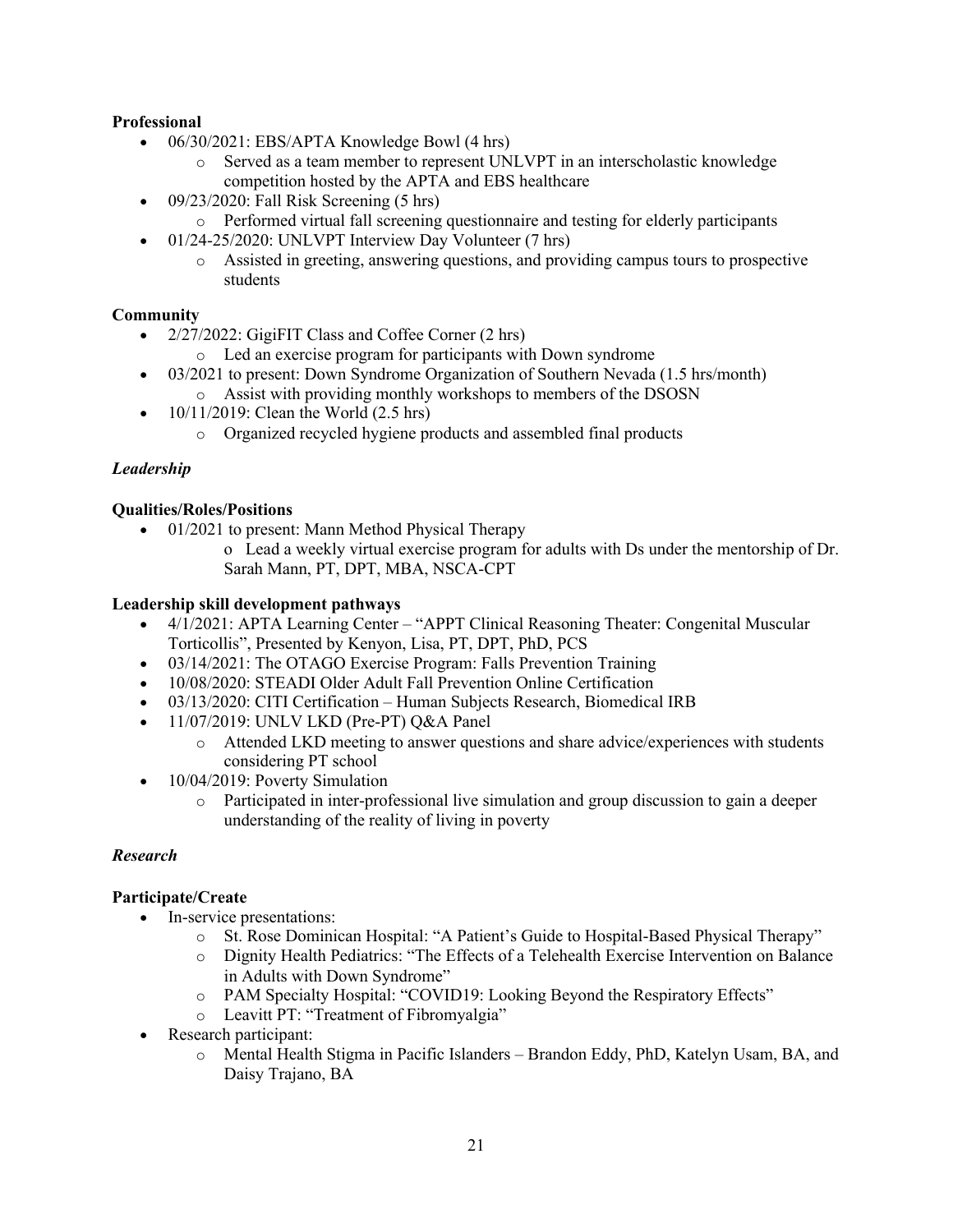- o Neuromechanical Interaction Between Limbs During Amputee Locomotion Dr. Hui-Ting Shih, PT, MSPT
- o Cardiac Rehab at Good Samaritan Clinic Dr. Kevin Minchin
- Co-investigator: The Effects of a Telehealth Exercise Intervention on Balance in Adults with Down Syndrome, *submission phase*

### **Consume/Share**

- APTA Combined Sections Meeting 2022
	- o Poster Presentation on "The Effects of a Telehealth Exercise Intervention on Balance in Adults with Down Syndrome"
- 04/30/2021: Adriaan Louw Lecture: "Teaching People About Pain: Pain Neuroscience Education"
- 03/24/2021: NV APTA SSIG Zoom Speaker Series: Lisa Russell, DPT C-PS
- 11/12/2020: Amplify Equality Webinar: "COVID-19 Impact on the LGBTQI+ Community"
- APTA Combined Sections Meeting 2020
- UNLVPT Brown Bag
	- o 3/5/2021: Lisa Copeland, PT, DPT, "Physical Therapists in Case Management"
	- o 2/19/2021: Danielle Garcia, PT, DPT, and Ron Garcia, PT, DPT, "How Two UNLVPT Alums Paid Off \$300,000 in Student Loans In Under 3 years"
	- o 10/09/2020: Aaron Copeland, PT, DPT, NHA, "Going into Administration: Director of Rehabilitation"

09/25/2020: Ashley Reagor, PT, MSPT, ACT, "Now that I'm a licensed therapist, how do I start my own private practice?"

- o 09/18/2020: Natalie Weeks-O'Neil, PT, DPT, DRPH, "Native American Health and Cultural Competency"
- o 06/19/2020: Lisa VanHoose, PT, MPH, PhD, "Grief and Loss Felt by All During Social Crisis"
- o 06/12/2020: Rocky Barrett, PT, DPT, "Respiratory Dysfunction with COVID-19"
- Sports Didactic
	- o 09/21/2020: Glenn Barnes, DO CAQSM, "Cervical Spine Injuries"
	- o 09/28/2020: Meghan Wonderling, LAT, ATC, CSCS, SPT, "Lumbar Spine Rehabilitation: Stability vs. Flexibility"
	- o 09/21/2020: Andrea Perloff, DO, "Traumatic Anterior Shoulder Instability"
	- o 04/27/2020: Daniel Diaz, DO, "COVID-19"
- UNLVPT Distinguished Lecture Series
	- $\circ$  11/06/2020: Catherine Lang, ""Attempting to Improve Stroke Rehabilitation across a Transitional Pathway"
	- o 11/05/2020: Catherine Lang, "Wearable Sensors Are Changing How We Think About Movement and Rehabilitation"

### *Membership in Professional Organizations*

• American Physical Therapy Association (2019-present) Member #: 866859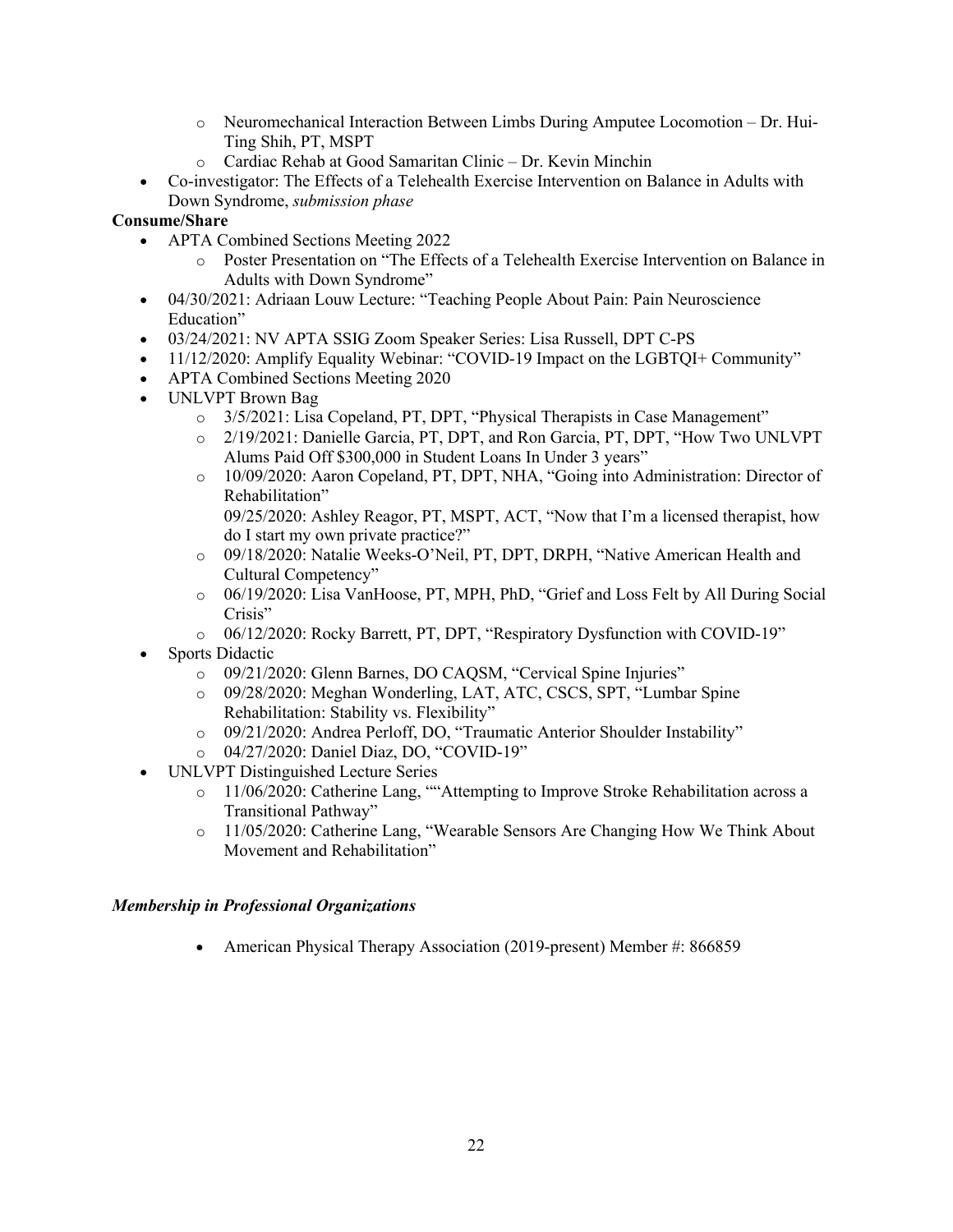#### **Andrew Rene Martinez, LAT, ATC, SPT**

3915 Zodiacal Light Street, Las Vegas, NV 89129

702-785-4061

martinezandrew62@yahoo.com

www.linkedin.com/in/andrewr-martinez

#### **Education**

| <b>DPT</b> | University of Nevada,<br>$Las Vegas - Las$<br>Vegas, NV | $2019-$<br>2022 | Doctor of Physical<br>Therapy                      |
|------------|---------------------------------------------------------|-----------------|----------------------------------------------------|
| <b>BS</b>  | University of Nevada,<br>Las $Vegas - Las$<br>Vegas, NV | $2013-$<br>2018 | <b>BS</b> Athletic<br>Training & BS<br>Kinesiology |

#### **Licensure**

- · Nevada State Board of Physical Therapy Examiners License Pending Graduation May 2022
- · Nevada State Board of Athletic Trainers License #0506513

#### **Certifications**

- · Certified Athletic Trainer Certification # 2000032742 (June 2018 Present)
- · American Heart Association, BLS for Healthcare Providers (June 2020 June 2022)
- · Blood-Borne Pathogens Training Certified (September 2019)

#### **Clinical Experience**

| Jan $2022-$ | Fyzical Therapy and Balance Centers (Whitney Ranch) – Outpatient     |
|-------------|----------------------------------------------------------------------|
| Apr 2022    | Orthopedics/Vestibular $-1590$ W Sunset Rd #110, Henderson, NV 89014 |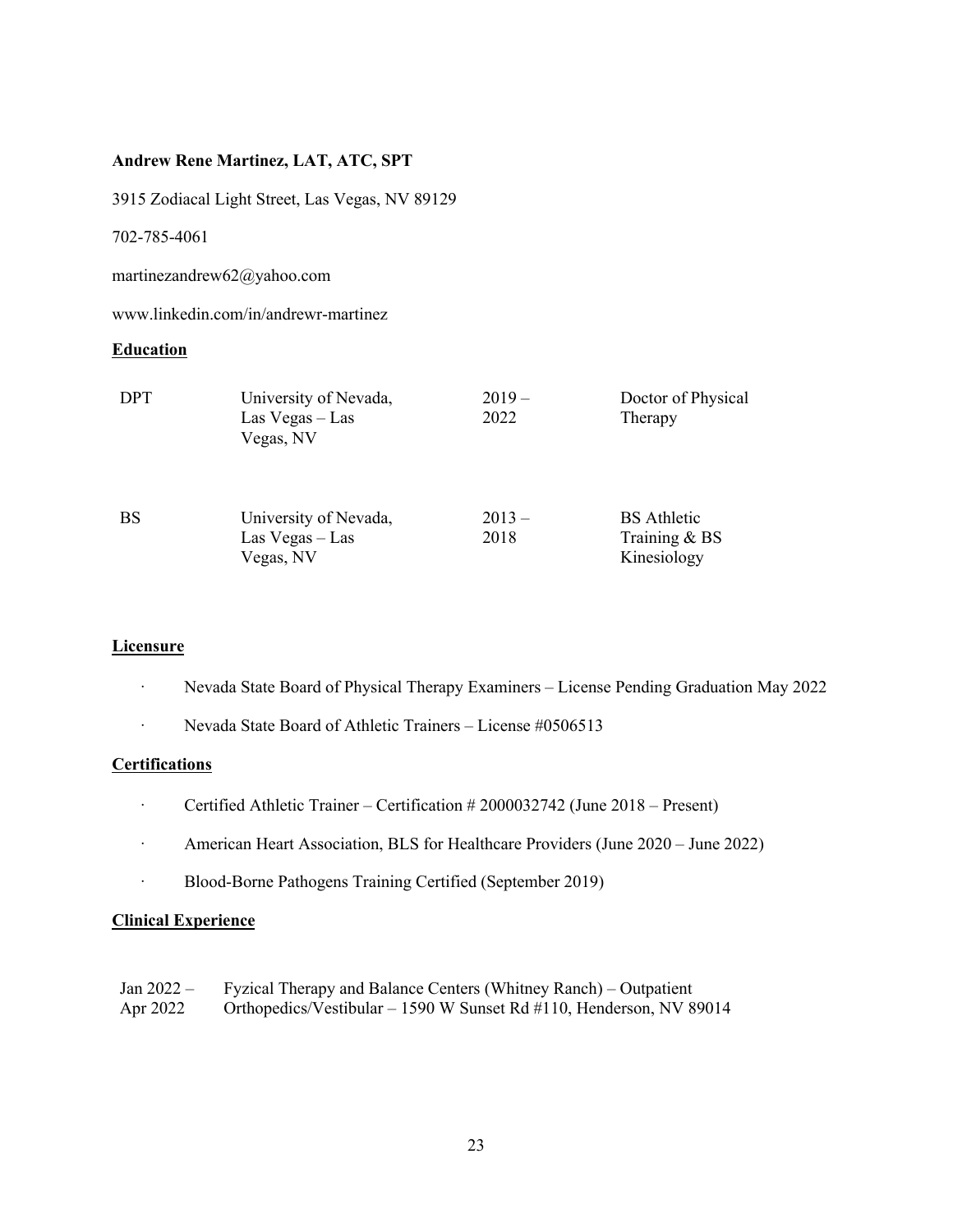| Sep $2021 -$ | Southern Hills Hospital and Medical Center – Inpatient Wound Care – 9300 W Sunset    |
|--------------|--------------------------------------------------------------------------------------|
| Dec 2021     | Rd, Las Vegas NV 89148                                                               |
| Jul 2021 $-$ | Sunrise Hospital and Medical Center – Underserved Acute Care – $3186$ S Maryland     |
| Sep 2021     | Pkwy, Department of Rehabilitation, Las Vegas, Nevada 89109                          |
| Jul $2020 -$ | Summit Therapy Services at William Bee Ririe Hospital – Rural Outpatient Orthopedics |
| Aug 2020     | -1500 Avenue H, Department of Physical Therapy, Ely, Nevada 89301                    |

### **Membership in Professional Organizations**

· Member American Physical Therapy Association (2018 – Present)

### **Current Research Activity**

· Hilgenkamp T, Ho K, Guerrero K, Umagat A, Barton M, Martinez A. The effects of a telehealth intervention on balance in adults with down syndrome, *data collection stage*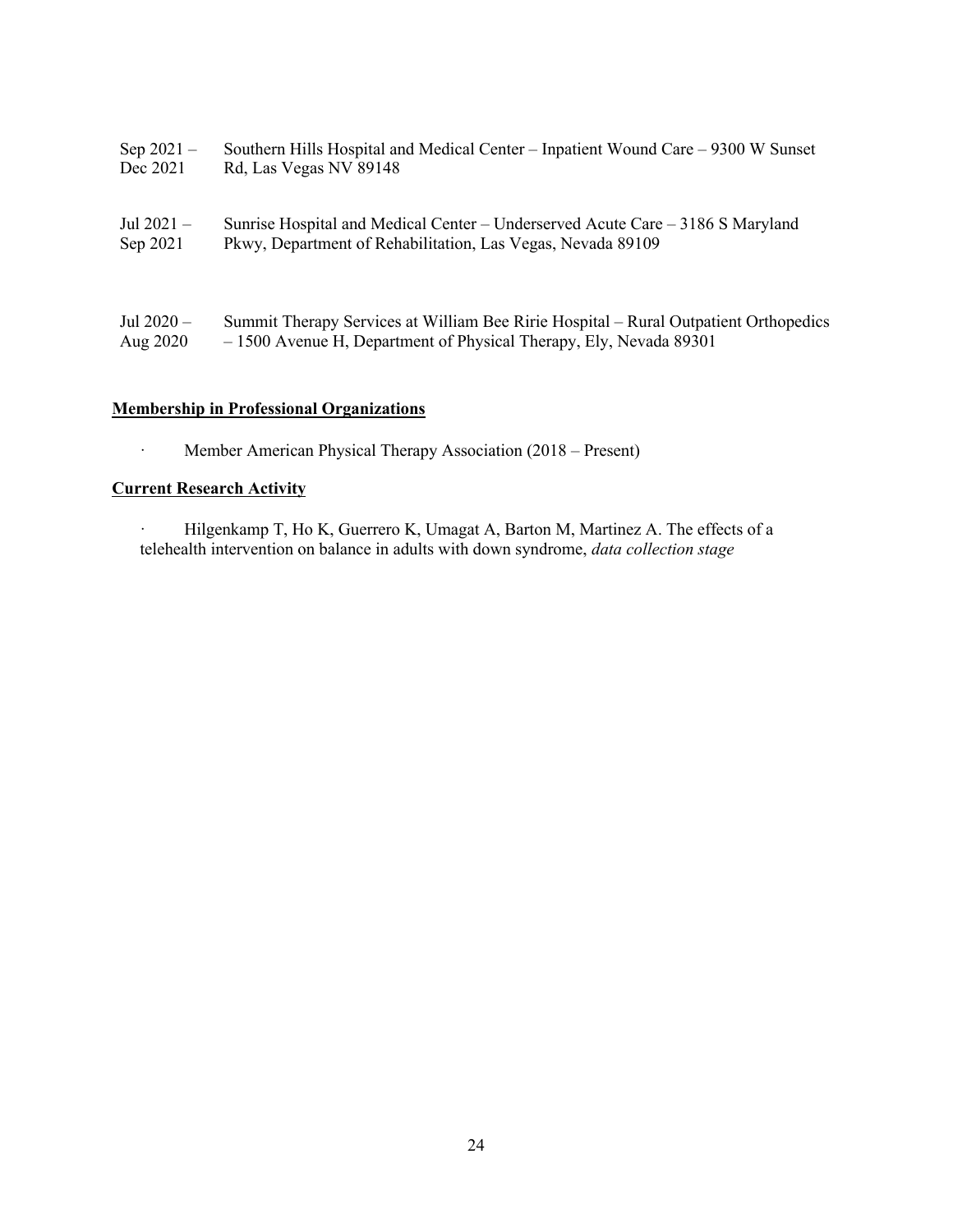**Kristina Guerrero, SPT |** Las Vegas, NV | 702-499-1181 | kristina.f.guerrero@gmail.com

#### **Education**

#### **University of Nevada, Las Vegas** | 2019 - 2022 **Graduation May 2022**

• *Doctorate of Physical Therapy (DPT): GPA 3.91*

#### **University of Nevada, Las Vegas** | 2016 - 2019

• *Attained credits via post baccalaureate program to attend Physical Therapy School*

#### **University of Nevada, Las Vegas** | 2009 - 2013

• *Bachelor of Arts: Journalism and Media Studies; Minor in Film*

#### **Licensure**

Nevada Physical Therapy Board (In Progress) | Estimated April 2022

#### **Clinical Experience**

**Student Physical Therapist** | Sunrise Children's Hospital – Las Vegas, NV | Jan 2022 – Apr 2022

- Evaluation, examination, and treatment of patients with developmental, orthopedic, neurological, and cardiopulmonary diagnoses in the outpatient and inpatient acute pediatric settings
- Provided in-service education on balance deficits in individuals with Down syndrome

**Student Physical Therapist** | MountainView Hospital – Las Vegas, NV | Sept 2021 – Dec 2021

- Evaluated, examined, and treated patient with orthopedic, neurologic, cardiopulmonary, and oncologic diagnoses in the acute hospital setting
- Provided in-service education on BPPV evaluation and treatment for patients admitted into the acute hospital

**Student Physical Therapist** | PAM Rehabilitation Hospital of Centennial Hills – Las Vegas, NV | July 2021 – Sept 2021

- Evaluated, examined, and treated patients with orthopedic, neurologic, and cardiopulmonary diagnoses in the inpatient rehabilitation setting
- Provided in-service education on the use of Immediate Postoperative Prostheses for patients after lower extremity amputations

**Student Physical Therapist |** St. Luke's Magic Valley Health System – Twin Falls, ID | July 2020 – Aug 2020

- Coordinated plans of care for patients with orthopedic, neurologic and vestibular diagnoses in the outpatient orthopedic setting
- Provided in-service education on Functional Movement Disorders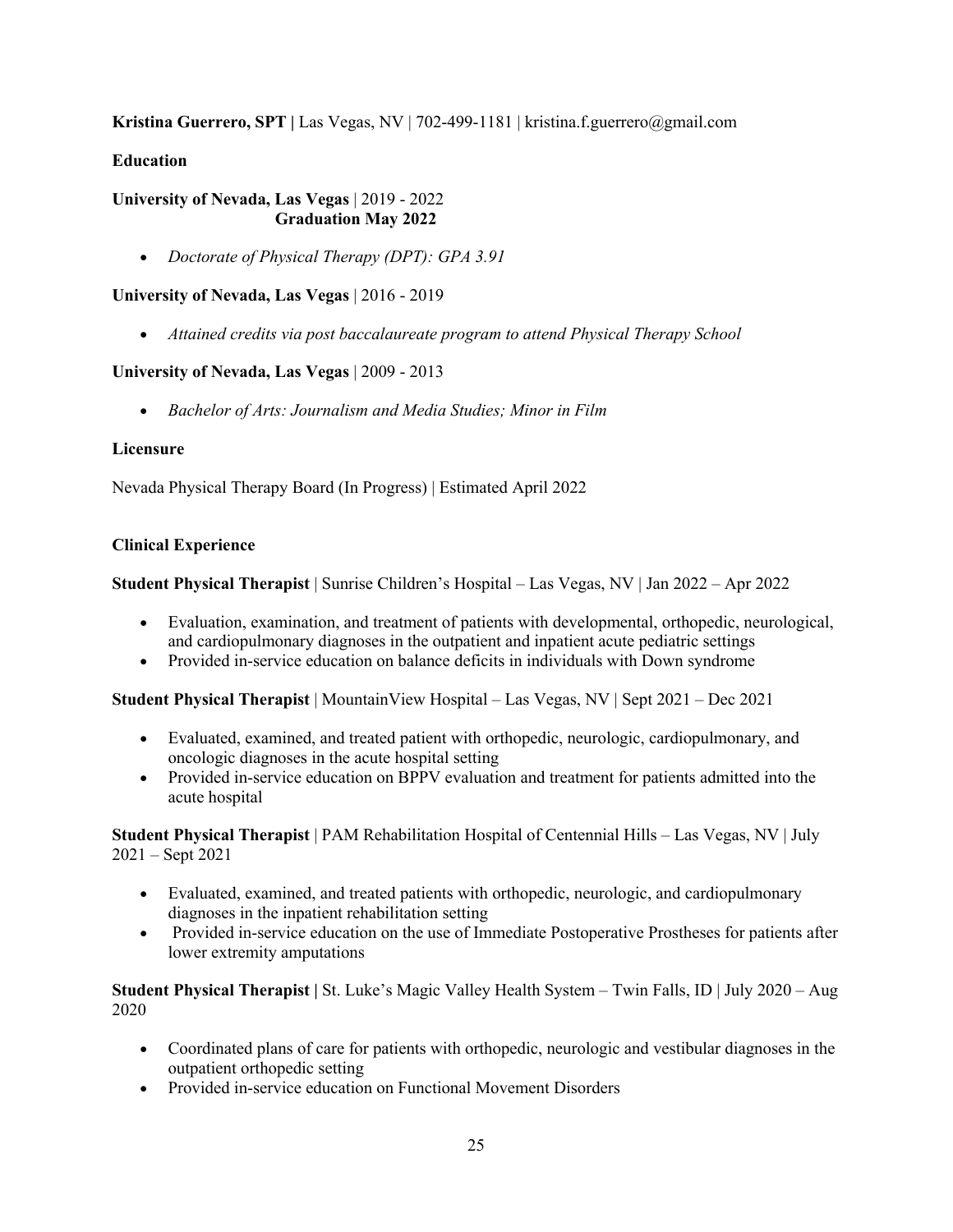#### **Work Experience**

**Co-Social Chair |** University of Nevada, Las Vegas – Physical Therapy | Aug 2019 - Present

- Coordinate social gatherings for the UNLVPT Class of 2022
- Assist and advocate for the members of the UNLVPT Class of 2022 as a class officer

**Teaching Assistant |** University of Nevada, Las Vegas – Physical Therapy | Aug 2020 – May 2021

- Provide supplemental instruction to first year students for Foundations and Neuroanatomy classes
- Assist faculty with class materials and grading assignments

**Co-Social Media Manager |** University of Nevada, Las Vegas – Physical Therapy | Nov 2020 – May 2021

- Create content for UNLVPT's Instagram page
- Maintain a professional online environment for students, faculty, alumni and community members to engage with the program

**Co-Founder and Co-Director |** Enchanted Encounters | Aug 2014 – Jan 2020

- Established the organization to benefit underserved children in Southern Nevada
- Partnered with other non-profit organizations benefiting children in Southern Nevada

**Rehabilitation Technician |** ATI Physical Therapy | June 2018 – June 2019

- Assisted patients with exercises prescribed by the physical therapist
- Provided an inviting and clean environment for patients in the clinic

**Social Media Specialist and Assistant Account Executive |** MassMedia | Jan 2014 – Dec 2016

- Social Media Specialist
	- o Managed online communities for health care and non-profit clients
	- o Leveraged integrated marketing efforts through strategic social media campaigns
- Assistant Account Executive
	- o Coordinated strategic integrated health care marketing campaigns with a diverse marketing team
	- o Organized open enrollment events for health care clients

#### **Research**

**Graduate Research |** University of Nevada, Las Vegas – Physical Therapy | Feb 2019 – Present

- "The Effects of a Telehealth Exercise Intervention on Balance in Adults with Down Syndrome"
	- o Research and investigation on the effects of virtual exercise training on balance outcomes in adults with Down syndrome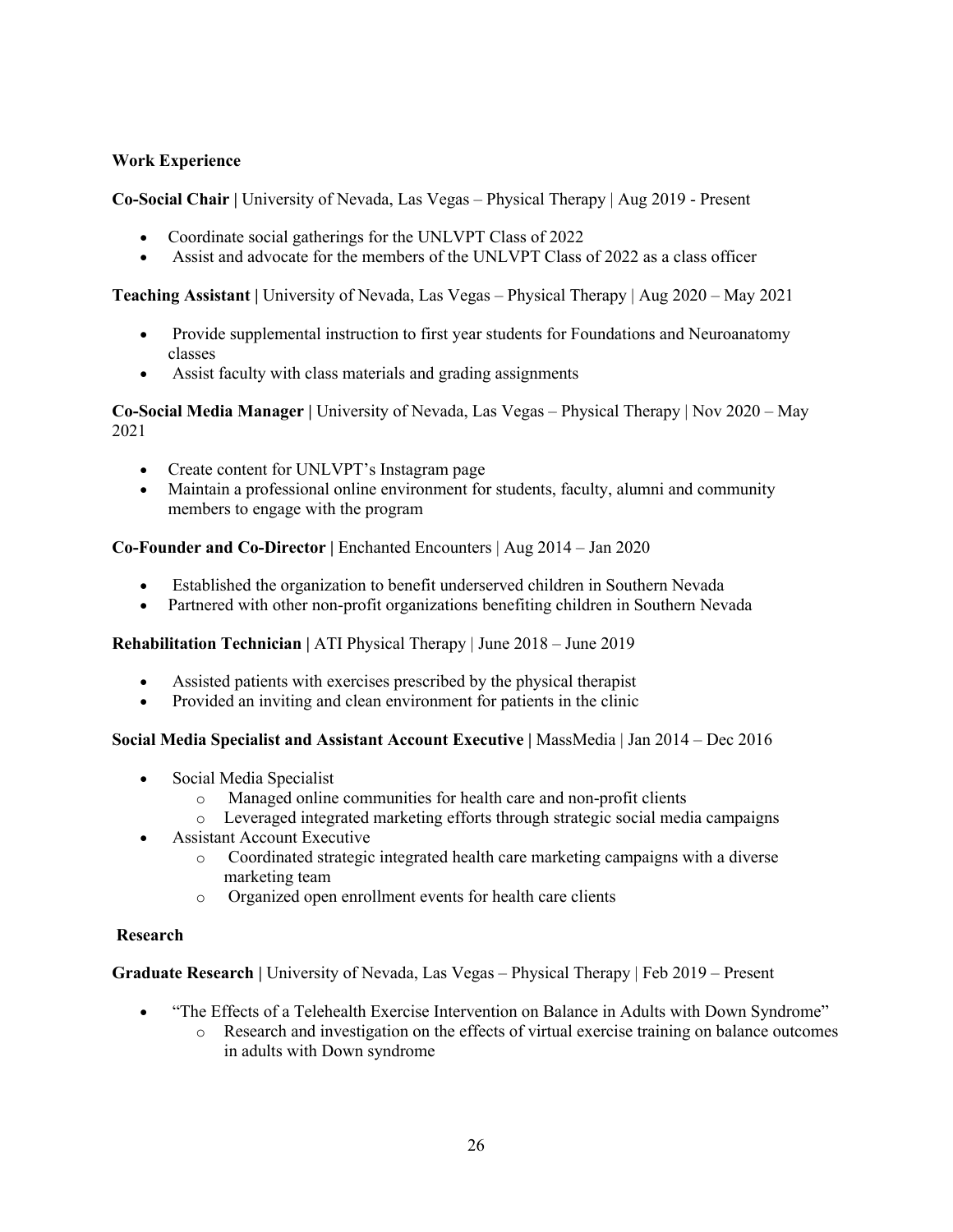#### **Membership in Organizations**

**Member |** Diversity, Equity, & Inclusion Club – UNLVPT | Aug 2020 – Present

• Attend monthly meetings

**Member** (#865518)| American Physical Therapy Association | Aug 2019 – Present

- Attend Combined Sections Meeting to enhance evidence-based knowledge in the field of physical therapy
- Attend local events to build a network of physical therapy professionals
- Advocate for the field of physical therapy through legislative letter writing

**Executive Board Member |** UNLVPT Spanish Club | Aug 2019 – May 2021

- Established the club within the department to provide supplemental medical Spanish lessons to members
- Coordinate meetings with students, faculty and alumni

#### **Service**

**Exercise Coach** | UNLVPT | April 2021 – Present

- Teach online exercises to adults with Down syndrome
- Coordinate group exercise sessions with local organizations that serve individuals with Down syndrome and their families

**Fall Risk Screener** | Nevada Goes Falls Free Coalition | March 2020 and Sept 2020

- Conducted free fall risk screens for local community members
- Provided patient education about fall risk and community resources

**Volunteer for PT Day of Service** | Clean the World | Oct 2019

• Sorted toiletries from local hotels to be repurposed for donation to those in need of soap

**Volunteer |** Las Vegas Amputee Clinic | Sept 2019

• Assisted participants in the clinic by guiding them through obstacle courses and training

**Educational Surrogate** | Legal Aid Center of Southern Nevada | June 2016 – Feb 2020

- Advocated for the educational needs of foster children in Southern Nevada
- Collaborated with school faculty, social workers and foster parents to create educational plans for foster children

**CASA Volunteer** | CASA Las Vegas | Sept 2015 – Feb 2020

- Attend court hearings on behalf of foster children in Southern Nevada to advocate for their best interests
- Collaborate with a team of attorneys and social workers to attain safe permanency for foster children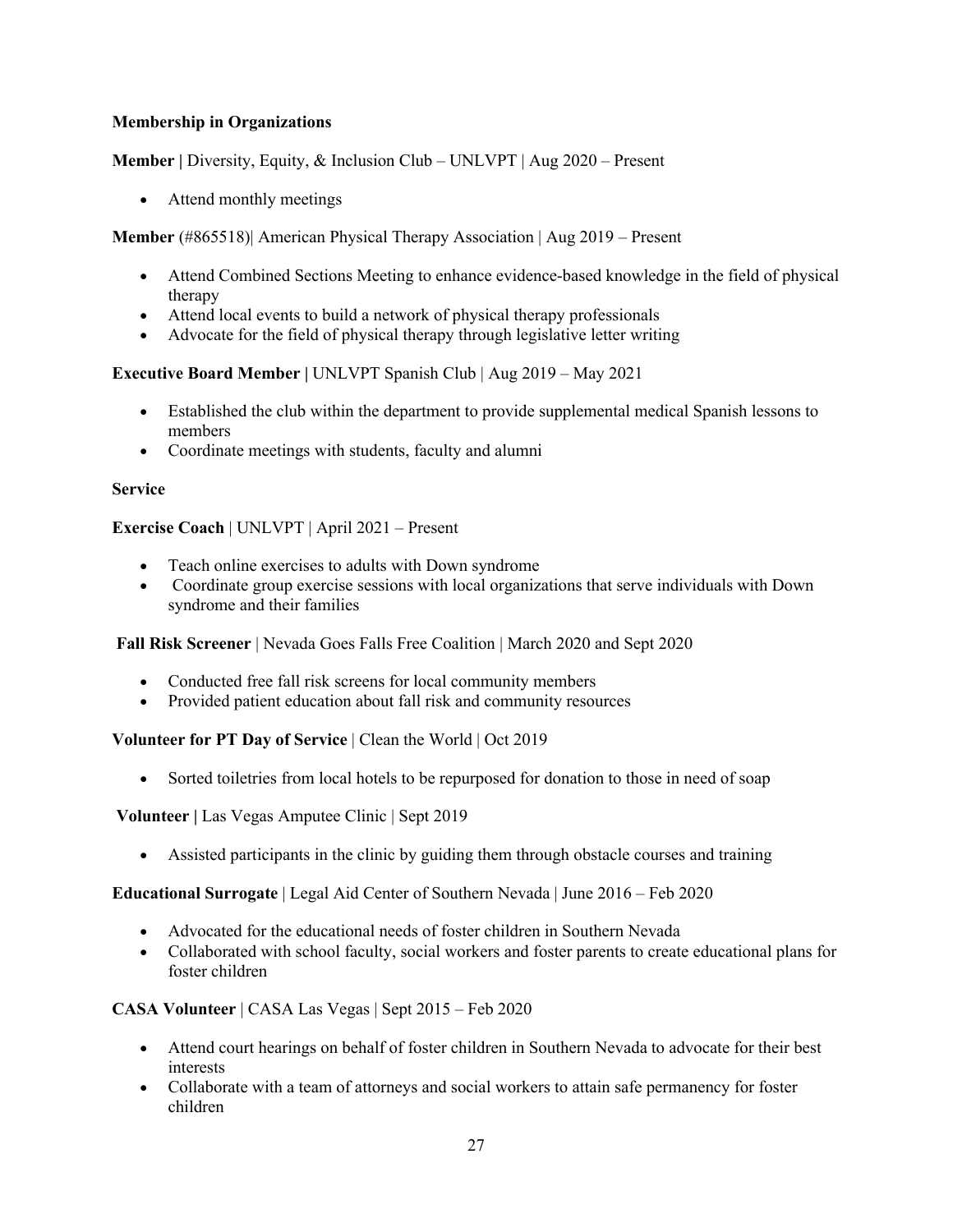#### **Achievements and Awards**

**Social Responsibility Award Recipient** | APTA Combined Sections Meeting | Feb 2022

**Scholarship Recipient** | University of Nevada, Las Vegas – Physical Therapy | Spring 2020

**Outstanding Service Award Recipient | CASA Las Vegas | Sept 2018** 

**Gold and Silver Awards:** Public Relations Society of America | 2014 and 2015

**1st Place Winner** | National Student Advertising Competition | Apr 2013

### **Continuing Education**

### **UNLVPT Brown Bag Lectures |** 2019 -

2020

- Elizabeth McGehee, PT, DPT, OCS, "My Journey to Pelvic Health
- Greg Nordfelt "TBI Survivorship"
- Brook Conway Kleven, PT, DPT, "Physical Therapy Service in Haiti"
- Istvan Takacs, PT, DPT, "The Emerging Role of Physical Therapists in Bike Fitting"
- Lisa Van Hoose, PT, PhD, MPH, "Grief and Loss Felt by All During Social Crises"
- Efosa Guobadia, PT, DPT, "Global and Community Health"
- Stephen Hunter, PT, DPT, OCS, FAPTA, "Standardized Care Processes, Patient Outcomes, and Clinical Decision Making"

### **APTA Combined Sections Meeting | Denver, CO | Feb 2020**

- Julia Looper, PT, PhD, Alyssa LaForme Fiss, PT, PhD, Rebekah Johnson, SPT, "Current Physical Therapist Practice for Individuals with Down Syndrome"
- Corri Stuyvenberg, PT, DPT, MA, IMH-E, PCS, Kimberly Klug, PT, DSc, PCS, "Enhancing Pediatric Physical Therapy Practices by Applying Principles of Infant and Early Childhood Mental Health"
- Elizabeth Campione, PT, DPT, Certified Lymphedema Therapist, Aubrene Fiore, PT, DPT, Board Certified Specialist in Oncologic Physical Therapy, "Survivors of Childhood Cancer and Premature Physiologic Aging: What Physical Therapists Need to Know"
- Pamela Dunlap, PT, DPT, NCS, Jeffrey P. Staab, MD, MS, Janene M. Holmberge, PT, DPT, NCS, "Update on Managing Functional and Psychiatric Vestibular Disorders – Developing Successful Strategies"

#### **APTA Combined Sections Meeting** | San Antonio, TX | Feb

2022

- Katie Pellow, PT, DPT, Megan Steele, PT, DPT, Derrick Sueki, PT, PhD, DPT, "The Social Dilemma – The Impact of Social Media Use on Pediatric Pain and Health"
- Alyssa LaForme Fiss, PT, PhD, PCS, Gregory LaForme, PhD, FAAIDD, "Engaging the Child Who Exhibits Challenging Behaviors"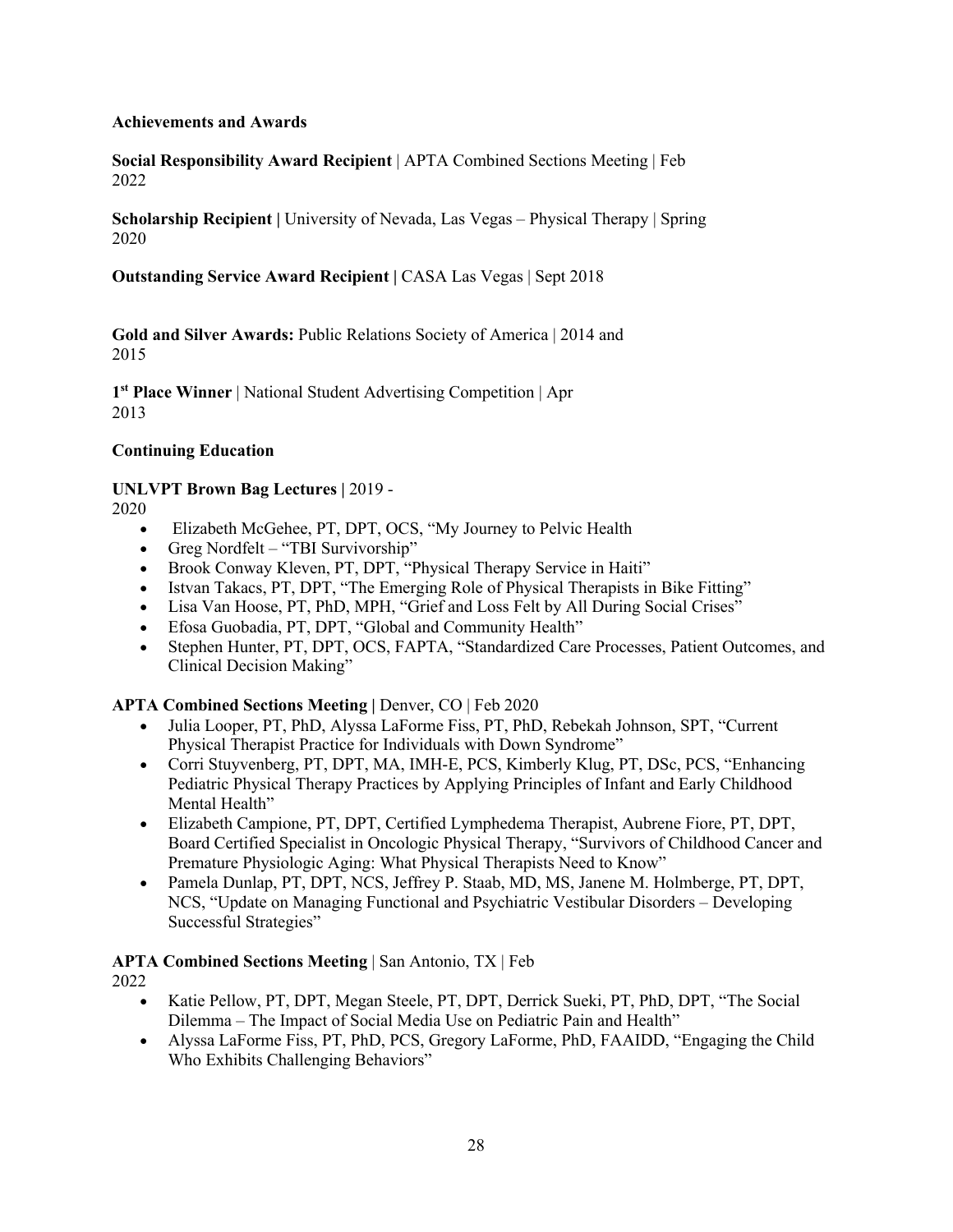• Christopher McMillen, MAIS, Celia Pechak, PT, PhD, MPH, Clare Swietlik, PT, DPT, Sandra Terrazas, PT, MS, "¡Hablamos Español and American Sign Language! Preparing Students to Serve Linguistically-Diverse Patients"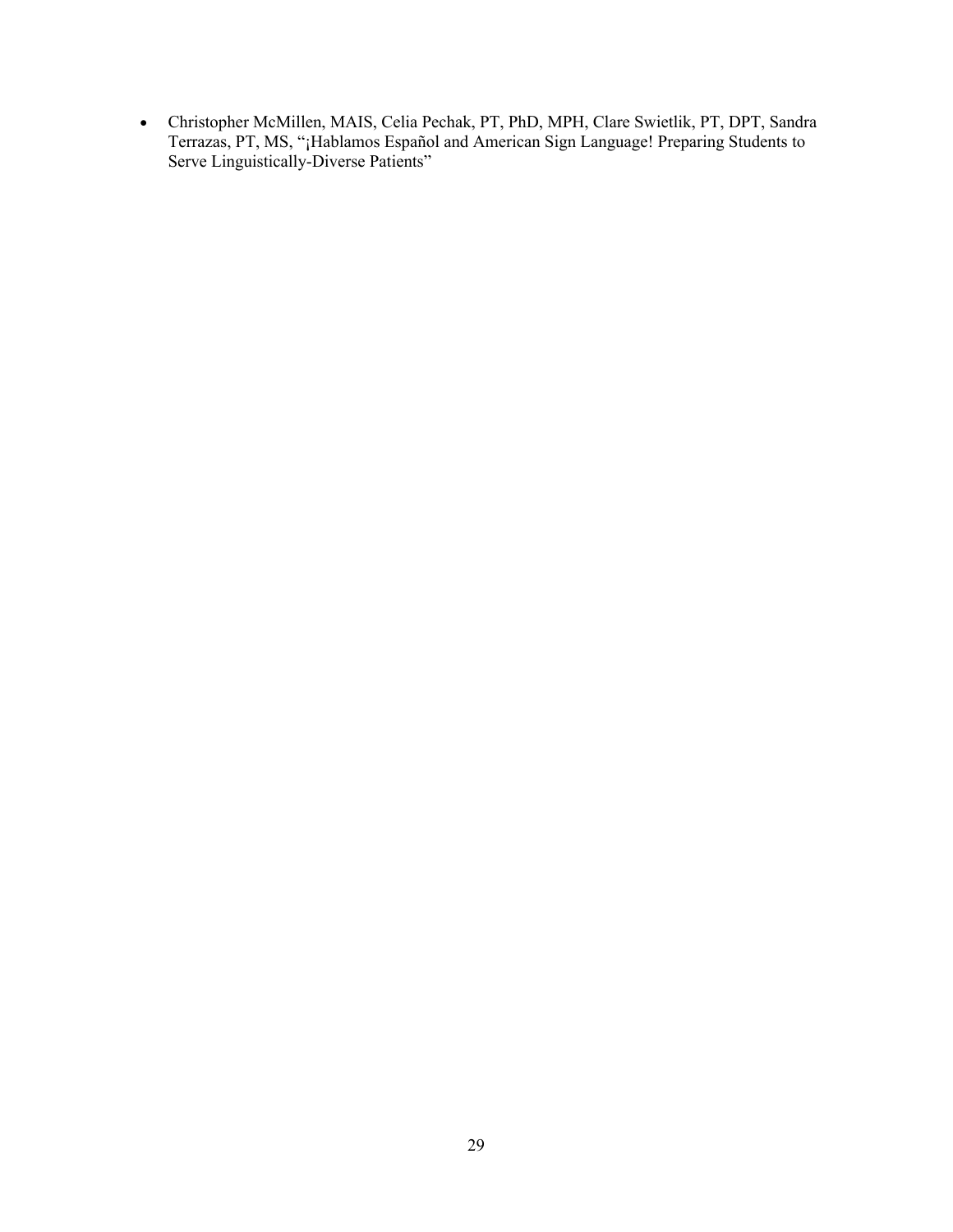#### **Mark Barton**

Las Vegas, NV **|** 916-335-1705 **|** mlbarton27@gmail.com

#### **Education**

University of Nevada, Las Vegas **Expected Graduation May 2022** 

**Doctor of Physical Therapy (DPT)**

University of Nevada, Reno May 2017

#### **Bachelor of Science (BS) in Biology, Minor in Spanish**

**Languages:** Fluent in English and conversationally proficient in Spanish

#### **Licensure/Certifications**

- · Nevada State Board of Physical Therapy Examiners License Pending Graduation May 2022
- Basic Life Support American Heart Association

#### **Employment / Clinical Experience**

**Student Physical Therapist |** *Dignity Health Physical Therapy – Las Vegas, NV* January – April 2022

Treated vestibular, concussion, and general orthopedic patients

Worked closely with high fall risk patients; developed strong assessment and treatment skill for this population

Community engagement through baseline concussion testing, collaboration with local athletic trainers for patient care, and attending presentations with local experts to advance concussion care for athletes

**Student Physical Therapist |** *Renown Regional Medical Center – Reno, Nevada* Sep. – Dec. 2021

Worked with interdisciplinary hospital team to treat patients on multiple floors throughout the hospital including general surgery, ortho, neurology, emergency department, neuro ICU, and cardiac

Provided an in-service on physical therapy's role in the emergency department

#### **Student Physical Therapist |** *Advanced Health Care of Reno – Reno, Nevada* July - September 2021

Collaborated with interdisciplinary team to provide effective care for patients

Developed POC and treated patients with varying cardiovascular, neurologic, pulmonary, and orthopedic conditions in the post-acute skilled nursing setting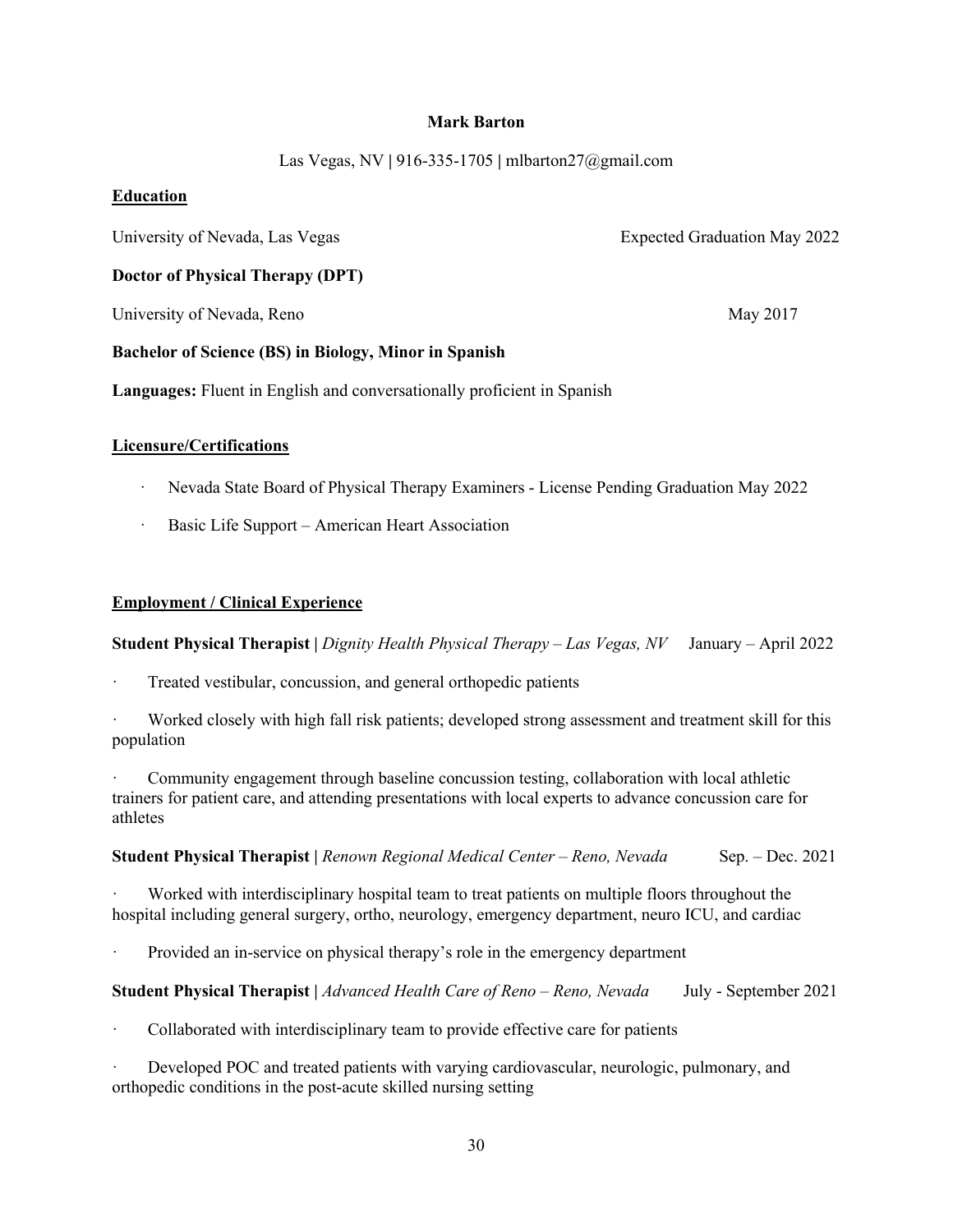#### **Physical Therapy Tech |** *Nevada Physical Therapy – Reno, Nevada* March 2017 - May 2019

Collaborated with UNR athletic trainers to provide care for D1 collegiate athletes

Worked with a variety of orthopedic diagnoses and gained a strong understanding of strength progression

#### **Membership in Professional Organizations**

#### **Member** | *American Physical Therapy Association* June 2019 - Present

· Collaborated with physical therapists and other student physical therapists to advocate for the profession

Attended national conferences to learn current evidence-based practice, see new technology, and network

Learned about legislative issues and took action at the state and federal level by writing letters to legislators

#### **Member** | *UNLV Spanish Club* Fall 2019 – Spring 2021

- Developed Spanish skills related to physical therapy practice
- Discussed best practices for the Spanish speaking population with local physical therapists

**Member** | *UNLV Diversity, Equity, Inclusion (DEI) Club* Summer 2020 – Spring 2021

- Participated in discussions relating to current political and social situations
- Collaborated with members on how to advocate for underrepresented groups

#### **Service / Volunteer Activity**

#### **Volunteer**

- Friends of Parkinson's Funny Bunny Race April 2021
	- o Assisted setting up event, checking in runners, and directing vendors
- · Sandies for Shelby Golf Tournament November 2020
	- o Assisted with fundraising money for Shelby following her SCI
- Fall Prevention Awareness Week September 2020
	- o Provided virtual fall risk screenings